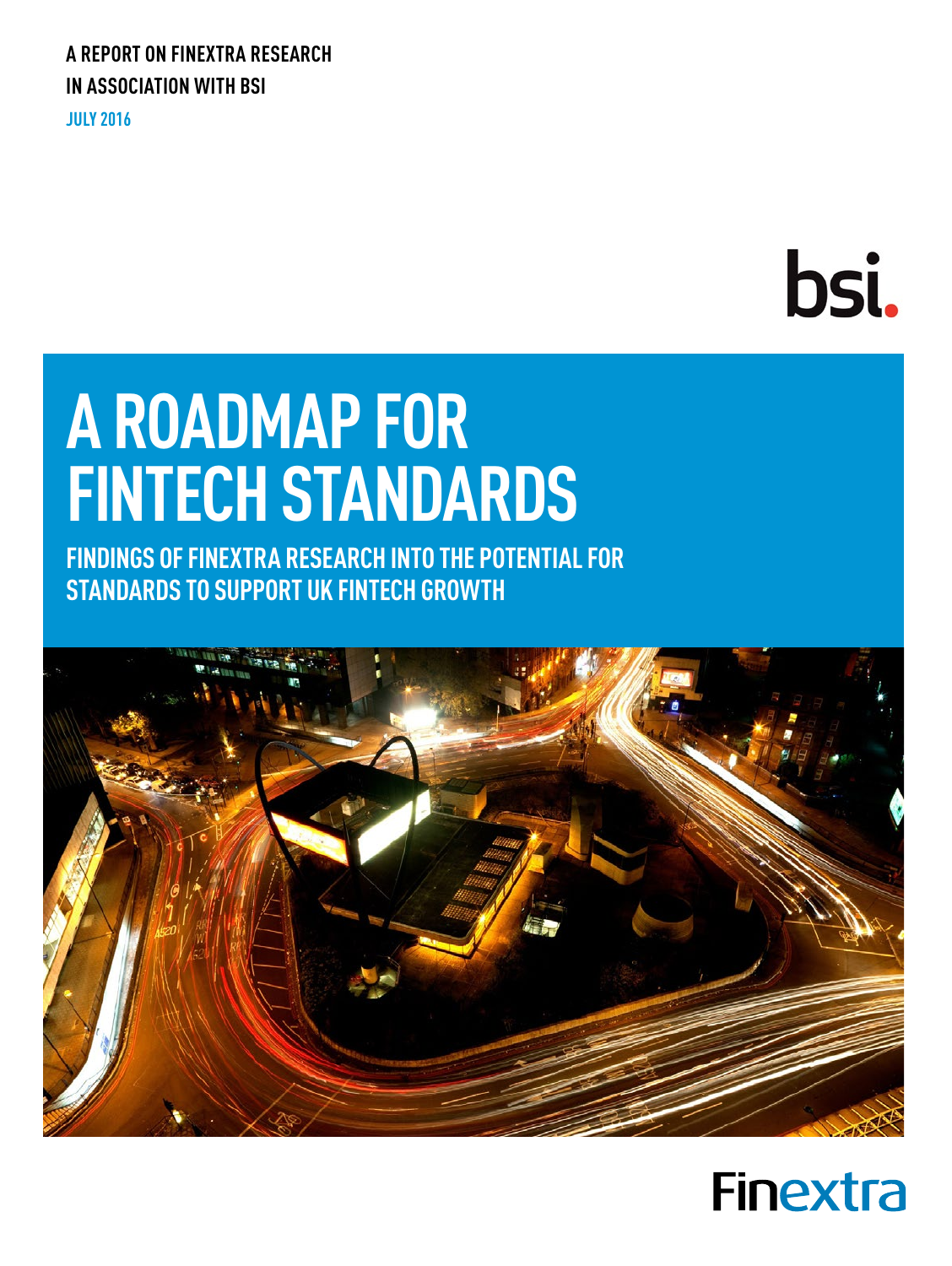| 02 Research Methodology  8              |
|-----------------------------------------|
| 03 Workshop Summaries 9                 |
| 04 Priorities and<br>Recommendations 16 |
| 05 Proposed Initial Programme           |
| <b>06 Assessment of Standards</b>       |
|                                         |
| 08 Appendix A:                          |
|                                         |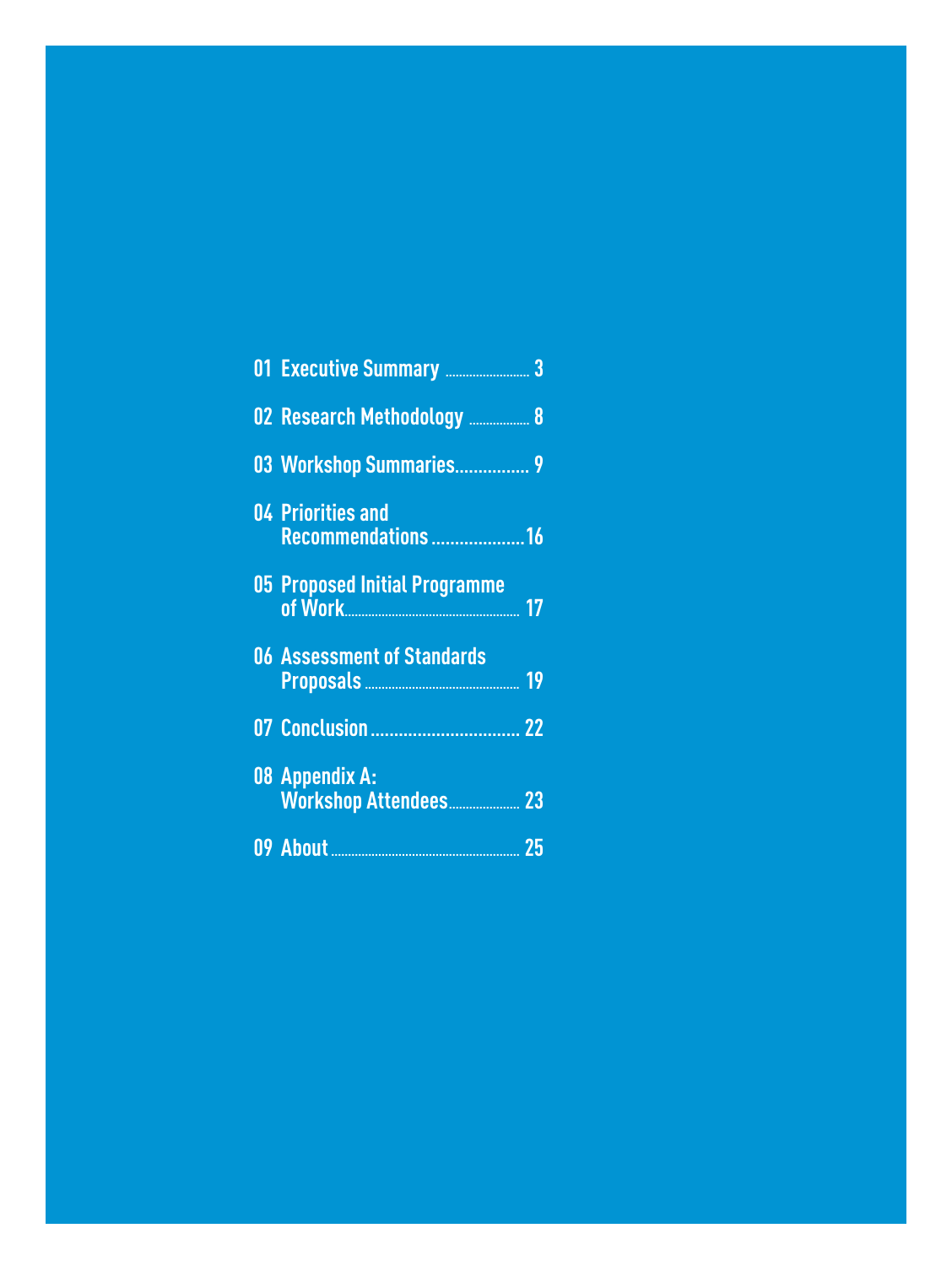### <span id="page-2-0"></span>**01 EXECUTIVE SUMMARY**

The UK's fintech market is estimated to be worth around £20bn\* in annual revenues, and it is the stated aim of the UK Government to further drive fintech's growth to benefit the UK's economy, financial services industry and consumers. At the same time, European regulation is pushing for more competition and more innovation in financial services. During the research period (that is, before the UK Brexit vote), participants were preoccupied with the implications of the Revised Payment Services Directive (PSD2), which will force incumbent players to share data with new entrants to underpin innovative, fintech-led financial services propositions. While the impact of a possible Brexit remains to be seen, PSD2 is still a potential driver for change, and in any case, through the efforts of the Open Banking Working Group, the UK is already attempting to front-run PSD2, encouraging all players in financial services, old and new, to share data through Open APIs to stimulate the development of innovation services for consumers and businesses.

In this context, the ability of fintechs to flourish is clearly crucial. However, there are a number of recognised barriers to fintech growth, largely resulting from the challenge of integrating new thinking, technology and business models into an industry in which operational resilience and consumer protection are paramount. While from a regulatory standpoint the UK is taking the lead on creating an environment in which fintech innovation can blossom safely, there could also be an opportunity to complement regulation with voluntary standards to provide assurance around different aspects of fintech activity – smoothing interactions between fintechs and banks, increasing consumer confidence in fintech and overall helping to further boost fintech growth in the UK.

To explore the potential for standards in fintech, the BSI (British Standards Institution) commissioned Finextra to carry out a research project to determine the drivers for possible standards creation and to identify the areas in which standards would have the most impact and the most support. The research has involved extensive outreach through workshops and one-to-one interviews, soliciting the views of 80+ experts from fintechs, banks, legal firms, industry associations, major financial technology vendors and others on the topic. The report which follows sets out the methodology applied, the findings in detail and the recommended next steps based on those findings.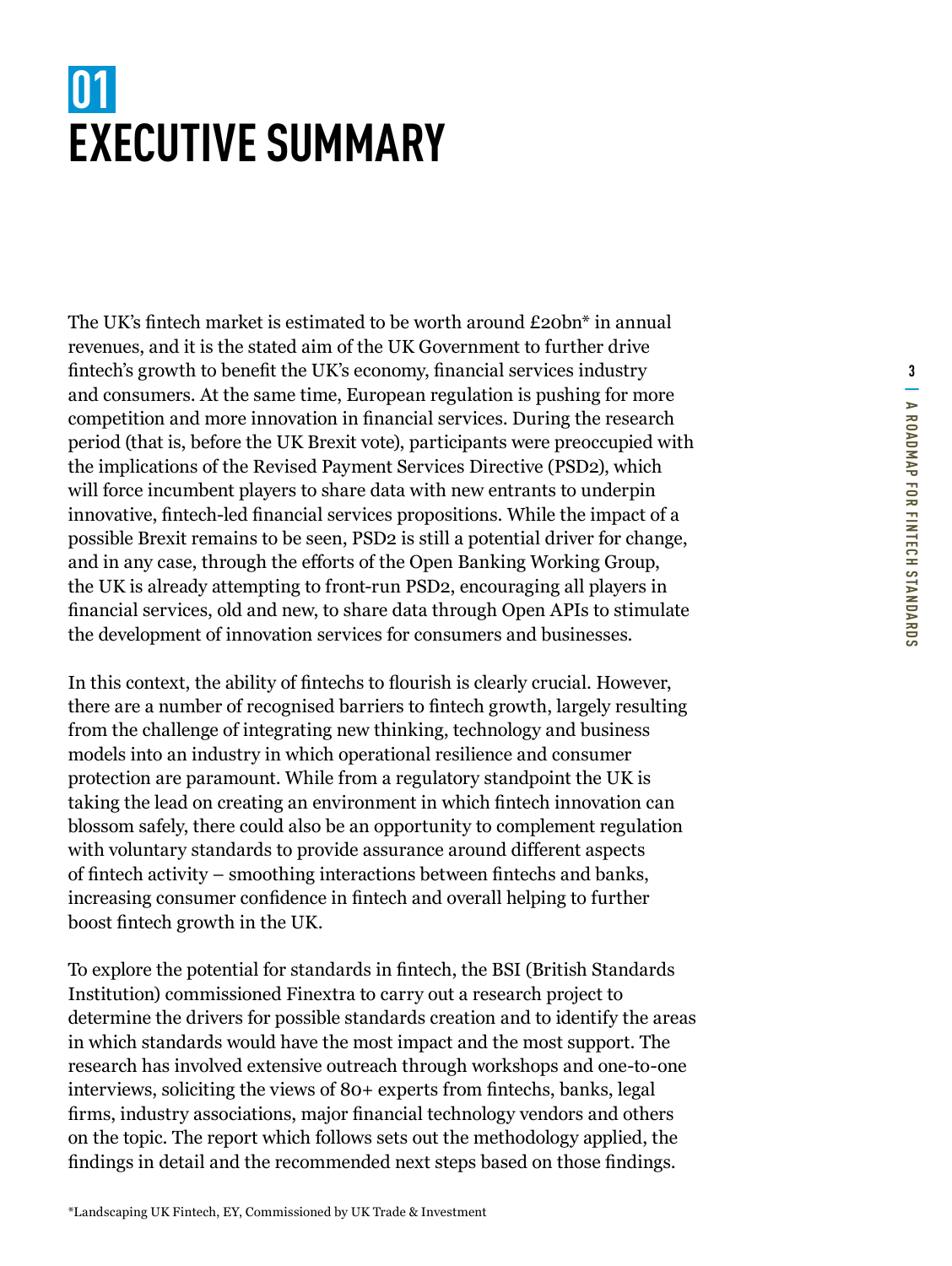**"The balance sheet question is a killer: 'It would be a lot bigger if people like you didn't keep asking me how big my balance sheet was." A FINTECH**

At a high level, the research has identified a definite appetite for standards to help drive the growth of fintech. There are some caveats. The standards should complement regulation (existing and new), and a standard cannot 'permit' something that regulation does not allow. There should not be unnecessary creation of new standards but rather an emphasis on investigating how existing standards can be better leveraged. There is a great deal of work already under way around many aspects of fintech standardisation, and it would be important to ensure any new work was complementary not contradictory or unnecessarily overlapping. The approach must keep things simple, and the emphasis should be on demonstrating quick results for an industry that is changing every day.

There are also some sensitivities to consider. Though this is lessening, there is still competitive tension between banks and fintechs. Not all fintechs are aiming to compete with banks – but some are. There is a residual feeling in some quarters that banks would like to keep fintechs down and that avoiding standardisation could be a way to do this. There is also a sense among fintechs that standardisation by definition stifles innovation.

On the other hand, there is a feeling among more established providers of financial technology – the fintechs working in the space before it became known as fintech – that not too much should be done for today's start-ups because all new providers of technology to banks and for banking need to experience growing pains. Some argue that there should not be too much 'over-compensation' for fintechs – with others saying that, given the overarching goal of encouraging fintech growth, this is essential, and ultimately the whole industry (and its customers) will benefit.

In short, any ongoing effort to drive standards forward in this area would need to recognise these sensitivities and balance them, by ensuring a good spread of views and expertise is involved in onward standards creation activities, and making sure that any resulting standards benefit all parties – fintechs, banks and customers (business and consumer).

> **"There should be no extra bureaucracy: take underlying best practices and unify them so small players do not have to carry an extra burden" A FINTECH**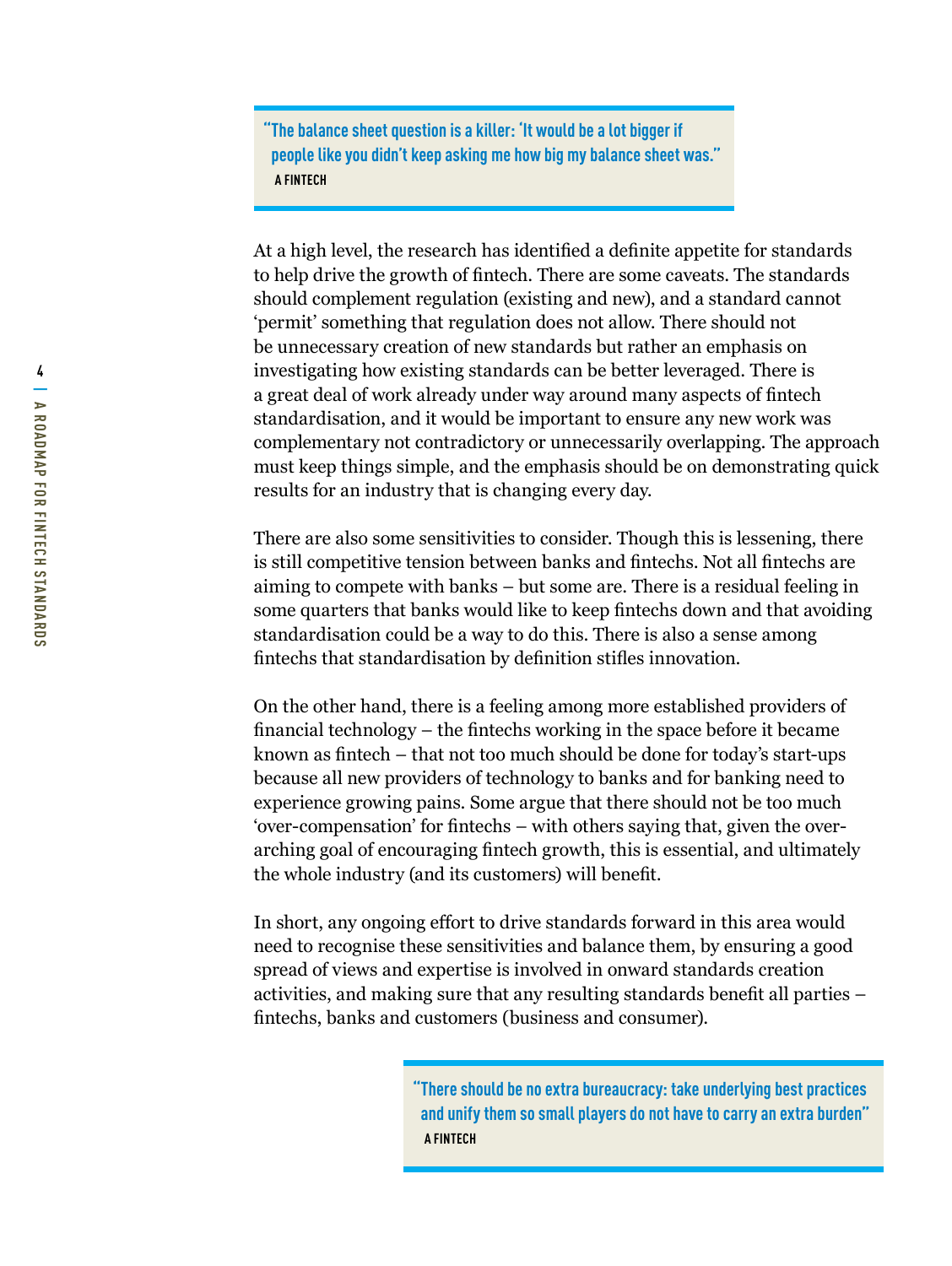**"The biggest challenge for fintechs is navigating the complex decision structures in big organisations. Fintechs have quite limited working capital. It can take months to find the right decision makers, get decisions, pilot, generate cash flow – it wears them down, they run out of money, they have to go back to their investors, there's a loss of faith" A UK CHALLENGER BANK**

It is also important to note that 'fintech' is a very broad church. Fintechs looking to work with banks to modernise their core infrastructures have a different set of challenges and priorities to fintechs with consumer-facing propositions, though both are important. Again, any ongoing standardisation work would need to recognise and reflect these differing requirements.

As is described in the pages that follow, the area in which there seems to be the biggest short term opportunity for standards to make a positive impact is in the procurement and onboarding processes. For fintechs, banks' usual approach to onboarding suppliers is too onerous and slow and they run a real risk of running out of money before the process is finalised. For banks, it is too big a risk to fast track fintechs through procurement (and compliance).

The research identified a will on both sides to explore how standards could help. One possible approach would be to tailor a package of standards for fintechs, potentially complemented by new standards that would confirm a fintech met a minimum level of requirements (for example, information security, disaster recovery, data protection, corporate governance, indemnity insurance) and could progress more rapidly. This approach could also consider common contracts, SLAs and NDAs, agreements around payment schedules and testing and certification of software, among other aspects.

Some contributors to the research envisage a 'single questionnaire' which covers all the requirements of every bank, which could be filled in once, and would then enable a fintech to say it was 'compliant' with a standard/range of standards, saving duplication of effort and enabling a buyer to have increased confidence. There was a clear call from many contributors to ensure that this effort would solve more issues than it created – it should result in no additional bureaucracy for fintechs, nor any large certification costs.

**"The whole point for fintechs is to innovate ahead of the legacy that is already in place. If you force fintechs to integrate with old systems it defeats the purpose and the only people who win will be the big established vendors." A FINTECH**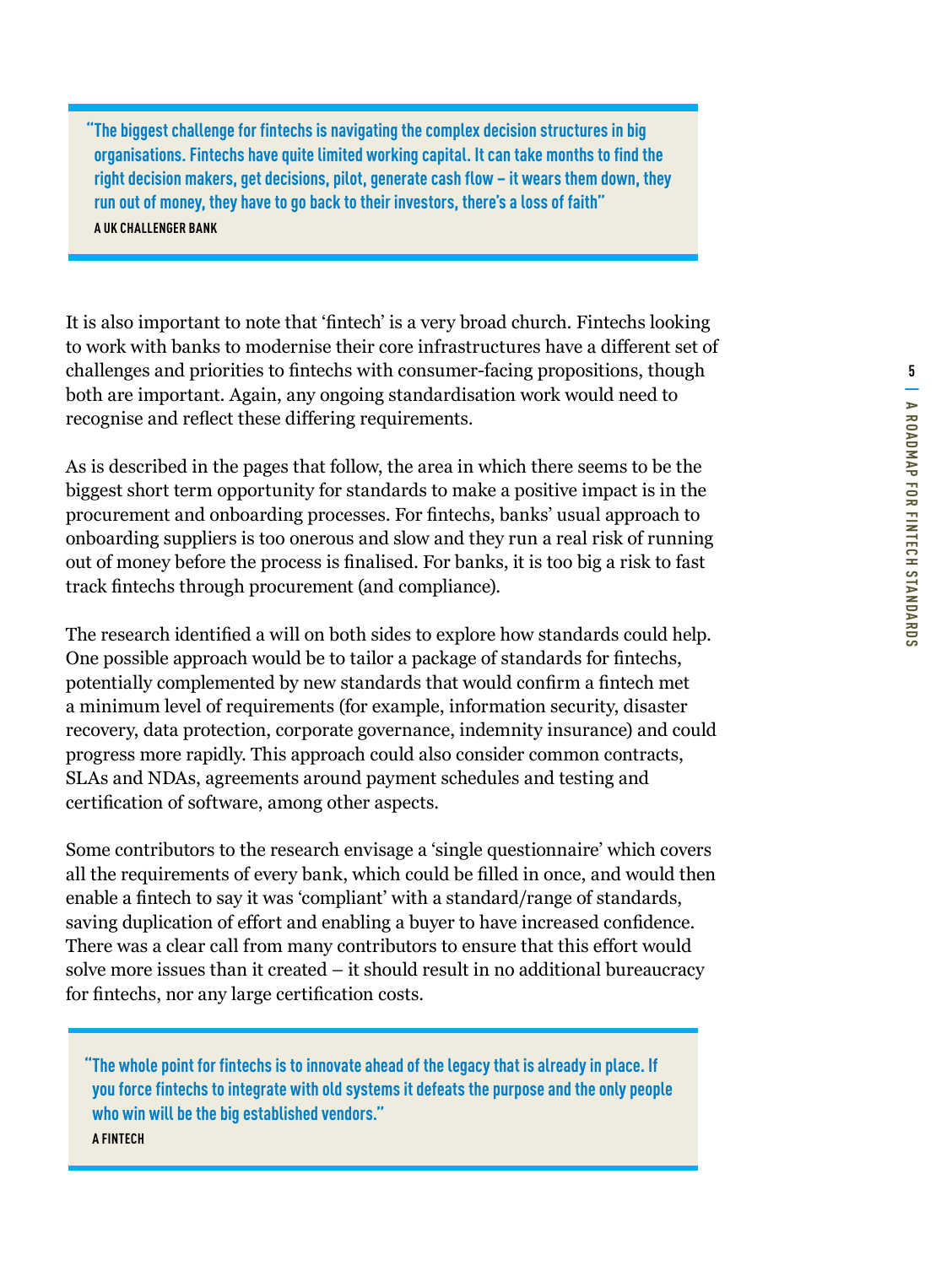It would be important for any standards effort in this area to be complementary to and work alongside regulation. As one contributor put it, "it's not about lowering bank standards – it's about making the engagement work better". It would also be essential to secure the involvement and support of the banks. Their culture is rules and compliance driven and while a minimum standard might be relatively easy to agree upon, if banks then tailor that on a case-by-case basis, the value of standardisation could be diluted. That said, the research identified strong support for work to be done in this area, within a three to six month timeframe.

**"If you want to offer a grown up service, you have to obey grown up rules." AN ESTABLISHED VENDOR ON THE VALIDITY OF 'HELPING OUT' FINTECHS** 

A second area of focus to come out of the research was how to better integrate fintechs into the standards and language of the financial industry – especially those coming from outside banking. Though there were voices cautioning against making life too easy for newcomers, there was certainly agreement that some of the underpinnings of the financial markets infrastructure (such as financial messaging) are opaque to new entrants, because a term in a data dictionary for ISO 20022 may mean one thing in payments and another in securities.

At a higher level, it was observed that even some standard financial services vocabulary can be a blocking factor for new entrants. The possible standardsbased solutions suggested here range from a digital handbook of terms that fintechs could use to feed their systems (and themselves, presumably) to a high level data concept model unifying multiple underlying data dictionaries.

**"What we are talking about is standard behaviours. There is no need to reinvent standards, but rather we should surface existing standards and make it easier for fintechs to take advantage of them." FINANCIAL EXPERT AT INDUSTRY ASSOCIATION**

It would be important for this activity on 'semantics' to complement existing standards harmonisation efforts, without adding extra complication or reinventing the wheel. However, there was support for standards-based solutions to be explored in the short term and delivered in the medium term.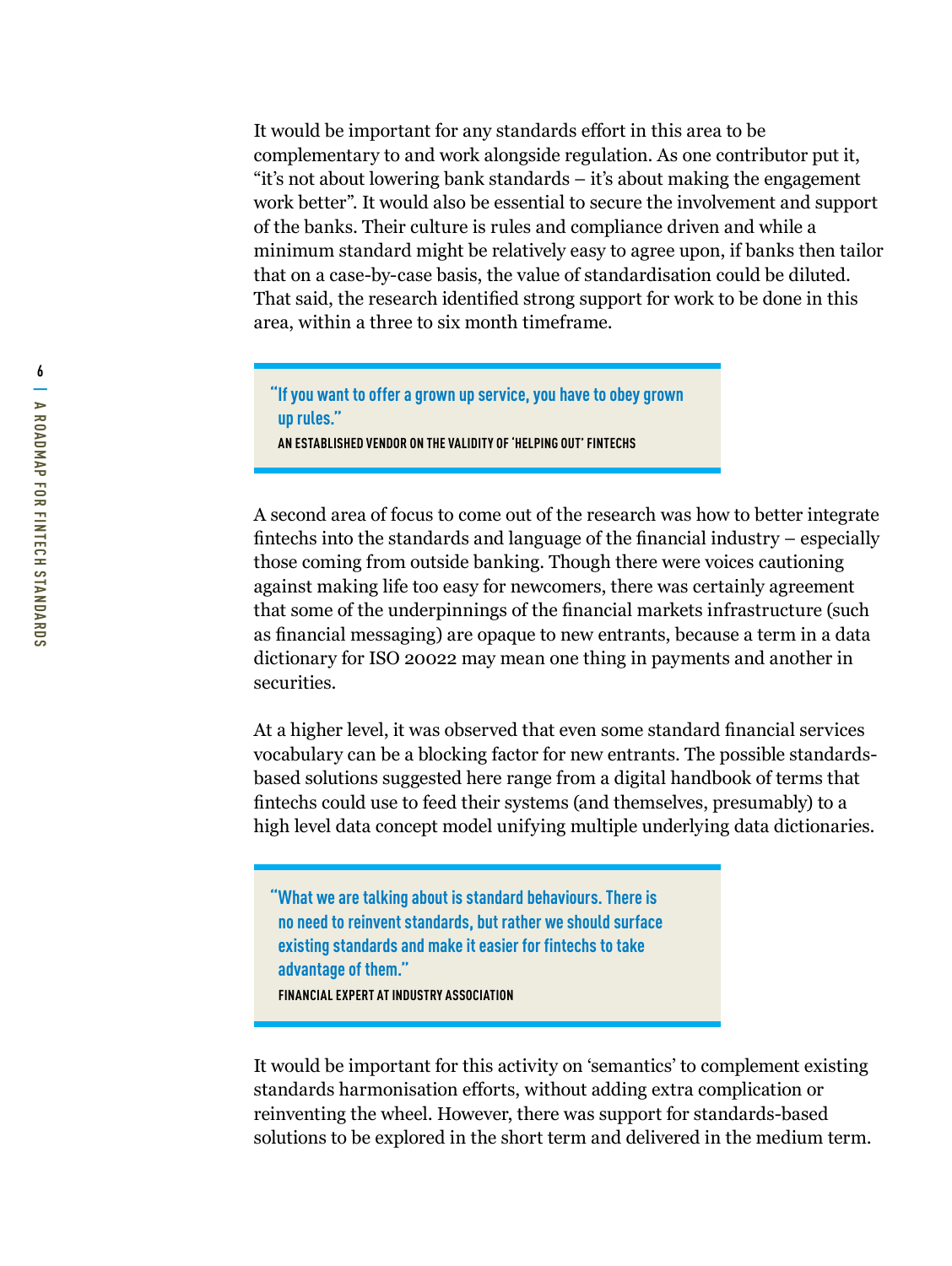The third major priority to be surfaced by the research was the possibility for standards to support fintechs in providing consumer assurance. Based on a strong belief that consumer fintech propositions are being held up by consumers' uncertainty about new business models and the underlying/ enabling technology and key questions such as security, the research uncovered a number of areas in which standards could potentially ease this challenge – including demonstrating fintechs' credentials, tackling the challenge of digital identity, streamlining know your customer (KYC) processes, supporting robust risk profiling methods, underpinning the sharing of data in the context of open banking, smoothing onboarding and 'offboarding' processes, and improving interactions around e-wallets and e-money.

The challenges raised in relation to this priority centred on the potential for unnecessary overlap with existing regulatory and Government work (on Know Your Customer (KYC) and Anti-Money Laundering (AML)) and existing standards (such as data protection), and the fact that in areas such as open banking, much still needs to be defined at the overall framework level, meaning that developing standards now could be premature.

That said, there were also strong arguments made for looking now at these future areas – before there is too much activity – in order to be ready with standards to offset any potential problems with mis-selling for example before they arise.

The recommended approach would therefore be to begin further investigative work into the potential for standards around consumer assurance and trust in the short term. The strongest opportunity in the short term for fintech standards may be in the areas of procurement and semantics, but as one participant put it, "the whole point of fintech is to deliver better services to the mass of consumers" – and in light of this, the consumer assurance aspect should be prioritised. Its complexity should be recognised and further time devoted to exploring the challenges and examining possible standards-based solutions, starting as soon as possible.

**"There will be a need to explain what the fintech investment advice systems are doing. When there are automated investment schemes and automated portfolios performing trading, when it comes to looking at the output there is no ontology to enable the explanation of what the systems have done. If this is not started now, the result could be massive algorithmic complexity and there will be a need for some very expensive experts should something go wrong and a mis-selling has to be explained. When B2C fintech scales to thousands of clients, we have to be ready" A FINTECH**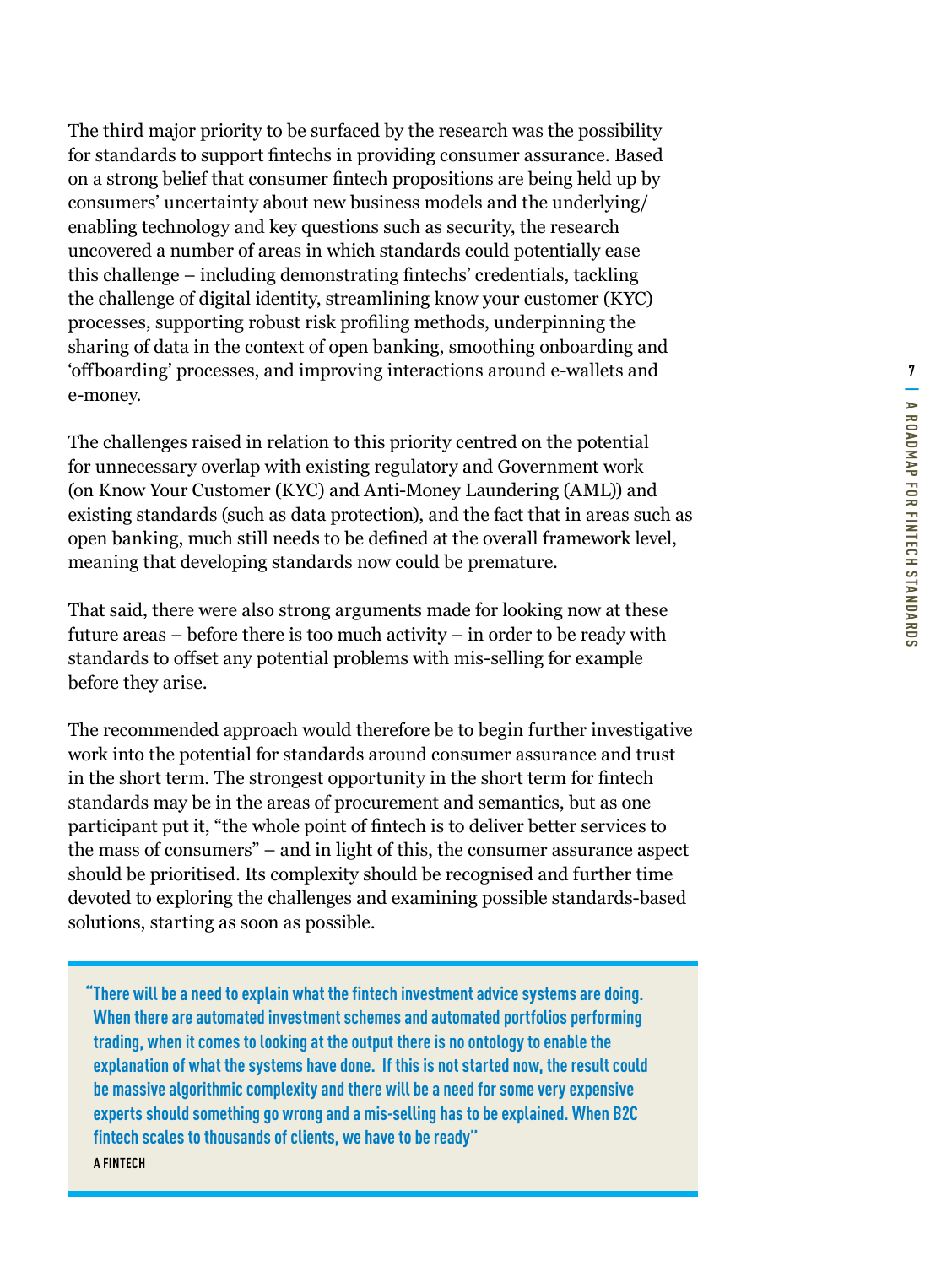### <span id="page-7-0"></span>**02 RESEARCH METHODOLOGY**

**8** It was decided that an approach based on workshops followed by a series of in-depth interviews would provide the best means to garner the views of as broad range of stakeholders as possible. Two exploratory workshops were therefore held, each bringing together an expert group representing banks, fintech start-ups and established suppliers, industry associations, legal firms, (banking and payments) standards experts and others. A brainstorm approach was used to stimulate discussion around the maximum number of issues, challenges and ideas. It was decided to dedicate one workshop to business-to-business (B2B) fintech and one to business-to-consumer (B2C), in order to break the discussion into manageable chunks and to reflect the reality of the marketplace in terms of fintechs' focuses, opportunities and challenges.

> The learnings from the workshops were then discussed and evaluated in a series of telephone and face-to-face interviews with senior market practitioners. During a final validation workshop the findings from the earlier workshops and the interviews were assessed, prior to the compilation of this report.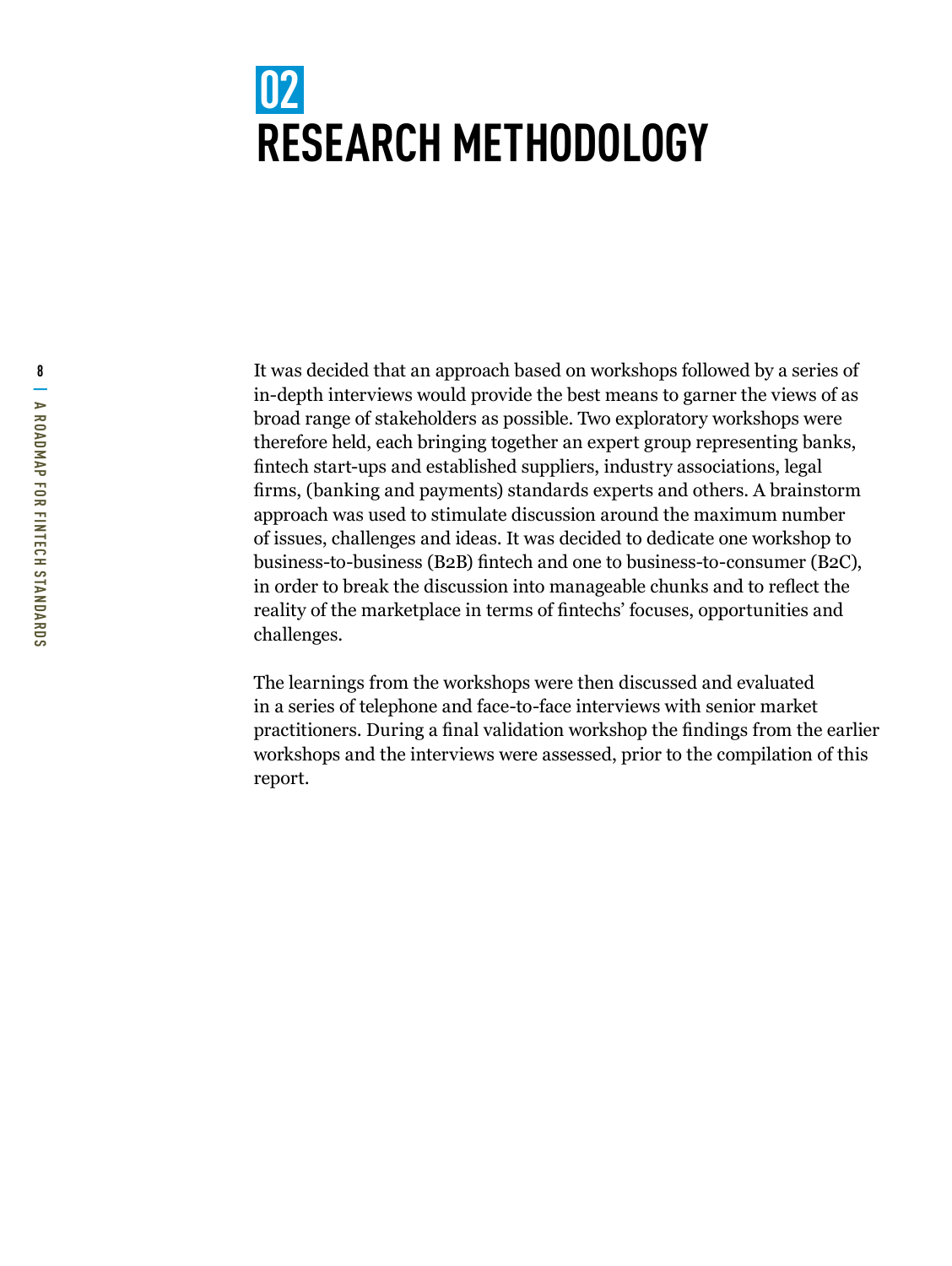### <span id="page-8-0"></span>**03 WORKSHOP SUMMARIES**

Workshop 1 – B2B<br>The area around which there was most interest and consensus was<br>procurement and onboarding. How do fintechs prove they are good<br>companies with which to do business despite their size, early-stage revenues The area around which there was most interest and consensus was procurement and onboarding. How do fintechs prove they are good companies with which to do business despite their size, early-stage revenues and lack of a track record? The discussion centred around how fintechs prove their credibility to banks – that they have a robust product, reliable data management and business practices, adequate internal controls and disaster recovery plans and sound finances, despite the fact that they are new and lack a track record – to help them "get through the door".

There was considerable support for the idea of standards in this area, which could also help the procurement teams in banks. It was recognised that procurement teams cannot risk allowing unsound start-ups through the pipe, but at the same time the fact that fintechs often cannot meet the banks' usual requirements means banks are not fully exploiting fintech – and fintech is not fulfilling its potential. Standards that show a fintech has met with a certain set of requirements or good practice would be very useful, participants suggested, especially for fintechs that do not have a background of working with banks.

Some challenges were mentioned. One would be the potential cost to the start-up of complying with such standards. Views differed as to how big a barrier cost would be, with some suggesting the cost of a standard would not appear large to a start-up and others saying in the context of a start-up's finances the cost would be prohibitive. Cost would definitely be an area of sensitivity. Another challenge identified was the danger of stifling innovation through standards. This topic came up more than once – in this context it was suggested that a fine balance would need to be struck between enabling a fintech to demonstrate its credibility and forcing it to tick boxes that minimised its power to innovate.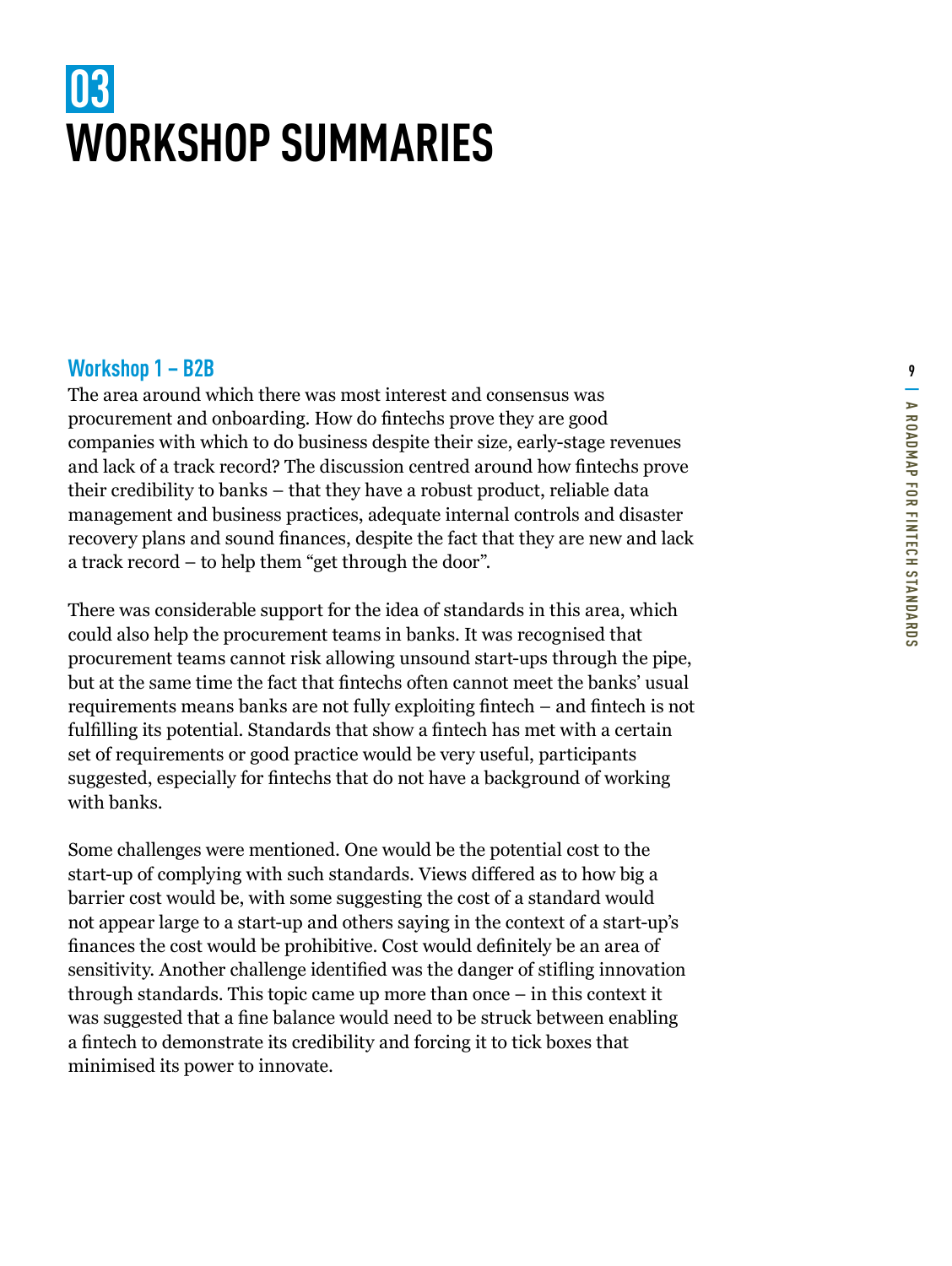Another aspect of simplification that would support fintech growth raised by participants was the potential to standardise commercial documentation – such as NDAs. Fintechs are dealing with many of these, all of which are slightly different, it was suggested, costing them time and money in lawyers' fees. Could this activity – including aspects such as standard agreements around what happens to source code in the event of fintech failure – be somehow standardised?

A second priority to emerge from the first workshop was around the challenge of semantics related to data. It was pointed out that established financial services standards like ISO 20022 are supported by data elements which come from the banking world, and may not support what fintechs require from some of their business processes.

Furthermore, it was emphasised that data formats are also quite siloed by business domain within financial services – so payments players use one set of formats (for example, ISO 20022) and standards and securities players use another (for example, ISO 15022, FIX), regulatory a third (for example, LEI (ISO 17422)), FX a fourth (for example, SWIFT MT300 series) and so on. This creates a complex landscape of data formats for fintechs, especially those working across a number of different areas.

The fintechs confirmed there is a 'language barrier' – and that the reality for fintechs, especially those coming from outside banking, is that they don't understand the semantics. One participant linked this problem with the work being done around open banking APIs – highlighting the need for an agreed data format to underpin data sharing.

A discussion ensued as to whether there could be scope to adapt some work being done by BSI on smart cities to establish a data concept model that sits above a whole range of data dictionaries, so that different data dictionaries can be mapped to one set of concepts and not everything needs to fit in one dictionary. There was some interest in this from the group.

Importantly, the debate ranged again into the danger perceived by fintechs that too much standardisation could stifle innovation and that they should not be forced to integrate with existing standards for the sake of it. "The whole point for fintechs is to innovate ahead of the legacy that is already in place," said one. "If you force fintechs to integrate with old systems it defeats the purpose and the only people who win will be the big established vendors." While standards can help to accelerate innovation, there was clearly a perception among fintechs that they could hinder their freedom to innovate.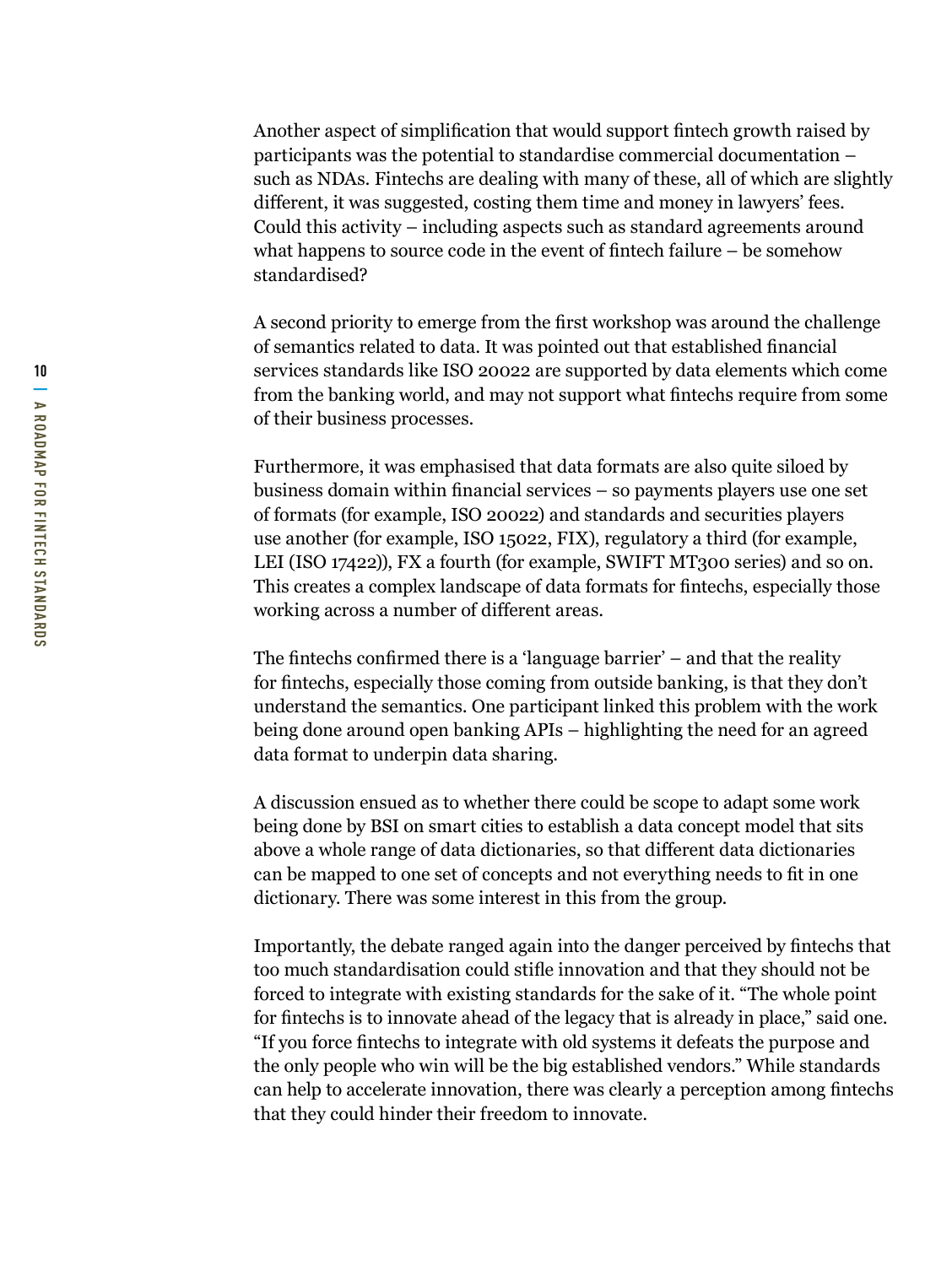#### **Workshop 2 – B2C**

A key theme of this discussion was whether standards could help fintechs that are consumer facing to gain consumer confidence. Another was that the bank accelerators present reported that fintechs often ask for information about industry standards. There was some concern expressed about the impact on the whole industry of a high profile fintech failure – which it was felt was inevitable at some point if action is not taken. The group compared the potential damage that could be experienced by a nascent industry in the event of a high profile failure to that experienced by banks post-financial crisis.

In this context, the concept of a 'living will' for fintechs was raised – if for example a robo adviser goes bust, could a process kick in to ensure client money is safe? Could a standard be used to define the process?

Recognising people's natural caution about new things, it was asked whether some credibility could be achieved by fintechs through their adherence to a standard. This would not be a technical standard (which could risk stifling innovation) but would give assurance around types of actors and what they do. It was thought standards could be used to reassure less tech-savvy consumers about the safety of fintech models.

While it was agreed that it would be an oversimplification to "stick up a kitemark and assume it will reassure consumers", the point was also raised that today's methods of establishing whether a fintech is good or not – the reputation of the founders, the amount of funding, the amount of exposure – might not be the most solid criteria on which to base judgement. It was agreed that work needs to be done to establish what the valid credentials of a fintech would be. Again, the point was raised that standards though required should not be imposed too early, and should be light touch, to avoid impeding fintechs' ability to innovate.

There was discussion around the need for a method of uniquely identifying natural and legal people to underpin (among other things) effective AML and fraud prevention mechanisms – with calls for a standardised digital identity for consumers and businesse, stored in a medium that cannot be altered such as blockchain. This would be immutable and therefore trusted, it was felt.

This then led to a discussion around the potential for a standard process for KYC – assuming it were recognised by policy and law makers. It was pointed out that AML should be done on a case by case basis but is more often box ticking, and that standards around AML (in particularly a portable KYC/AML credential) could solve a number of fintech problems [\(for more information](#page-18-0)  [see section 6\)](#page-18-0). There was agreement around this point – in the absence of a standard and portable AML/KYC, fintechs are duplicating efforts to check the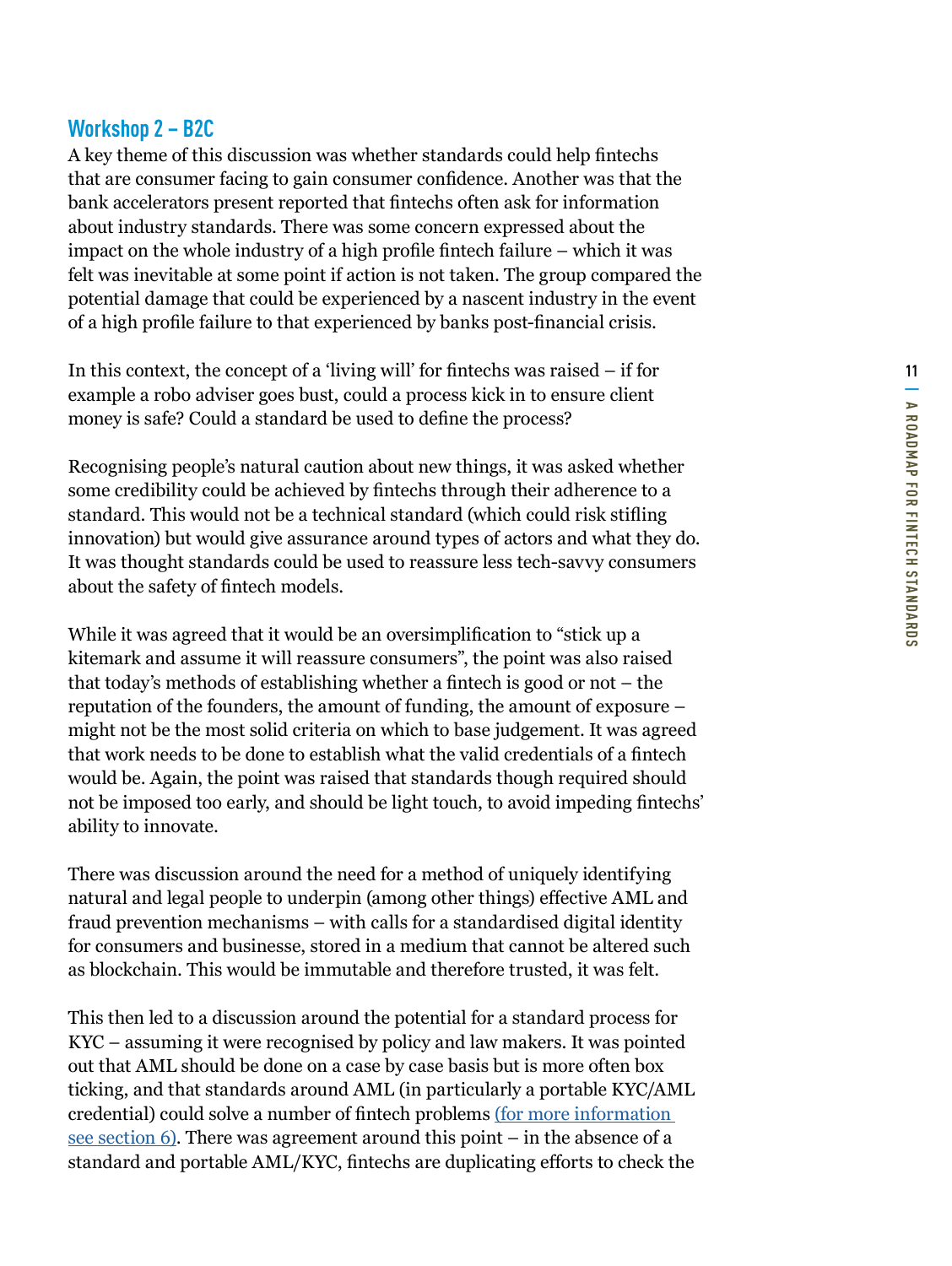identity of customers and whether they are blacklisted – which is expensive and certainly a barrier to growth.

A challenge raised was whether banks would be willing to harmonise standards among them in the AML realm. Would banks be willing to rely on the same baseline information, and trust each others' assessments of customers? It was suggested that having a minimum quality standard, upon which banks could overlay further requirements, could work – and that this model could apply in a number of areas.

Several participants commented on the need for standards to make the sharing of data (as a result of the Open Banking Working Group efforts and for PSD2) work in practice. There was a view expressed that with open banking, banks will have to allow fintechs access to data about which they will feel very protective: banks are used to protecting information about their customers' accounts, not sharing it. There is a chance this could make the banks even more risk averse, and standards could have a role in giving banks the confidence to share data to underpin new fintech-led business models.

It was also suggested that in an open banking world, there could be a role for standards to govern how data is communicated once the consumer has agreed that it can be, which led to a discussion about the importance of opt in/opt out transparency for consumers, given that opt out in particular is often not clear and clean, and opt in could often be more nuanced.

When it comes to some of the newer services fintechs (and banks) are launching into the consumer space, concerns were raised around aspects of the robo adviser model. One participants cited a challenge related to retail customer risk profiling. If the FCA were to do a 'mystery shopper' exercise, he said, they would discover that each robo adviser is profiling the same customer in a different way. Could there be a 'portable risk profile' – and could standards help here? The danger, if this is not addressed, is a future miss-selling crisis.

There were also calls for standards to help smooth the development of other emerging financial products, such as to enable interoperability between e-wallet and e-money provider[s \(for more information, see section 6\)](#page-18-0).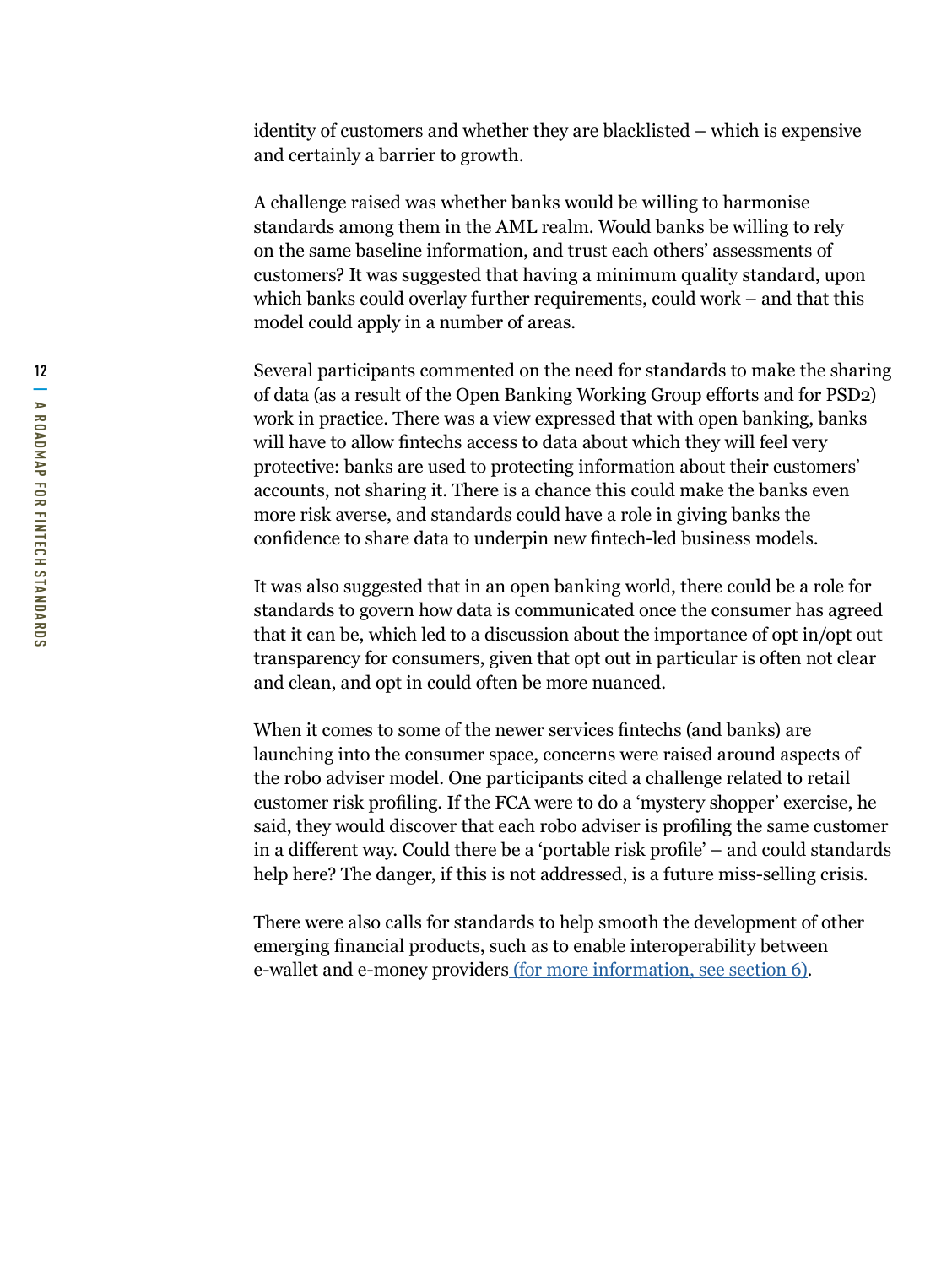#### **Workshop 3 – Validation of proposals**

#### **Standards around procurement/onboarding**

There was broad agreement that a set of standards demonstrating a fintech's credibility in various ways to give potential buyers confidence – and therefore potentially enabling a speeding up of the procurement process for fintechs without the deep pockets and large legal departments of big vendors – would be useful. The participants explored the potential for standards across a number of dimensions – including demonstrating the credibility of the company. The challenge facing fintechs was well summed up as "the equivalent of, if you don't have credit, you can't get credit".

The aim of standards in this area would be to expedite a fintech's movement through the process. There were differing views about the exact nature of the pain for fintechs, with some saying it was the cost of multiple NDAs, and others saying it was the long and complex procurement process, which puts pressure on fintechs' financing, and can stifle progress even when a fintech has been effectively hired by the innovation team of a bank. These standards would it was felt be complementary to the FCA's sandbox initiative which is more about software testing than procurement.

Participants did identify a challenge around the fact that banks may accept a 'minimum standard' but then still take them further and add in their own specific extra requirements. Would there still be value in this exercise if in the end there were some elements of gold-plating? Some said yes: there was a strong interest in avoiding and eliminating duplication of effort (for example around NDAs) and there would be value in doing this even if some bankspecific requirements remained i.e. even if 80-90% of standardisation could be reached it would be a great step forward.

Regarding the levels of buy-in needed to make these standards happen, it is worth noting that there was (again) some questioning of why new fintechs should benefit from this simplification when previous generations of financial technology providers have grappled with the same challenges unaided. Other voices pointed out, however, that efforts to ease the way for fintechs were in line with the Government's aim to promote the fintech industry. There was also a discussion about how to get relevant parties – especially banks – to sign up to abide by the standards, and how they would be 'enforced', and once again the question was raised of whether banks would avoid getting involved in order not to give perceived new competitors any additional advantage. A contrary view, however, pointed out that not all fintechs are purporting to compete with banks.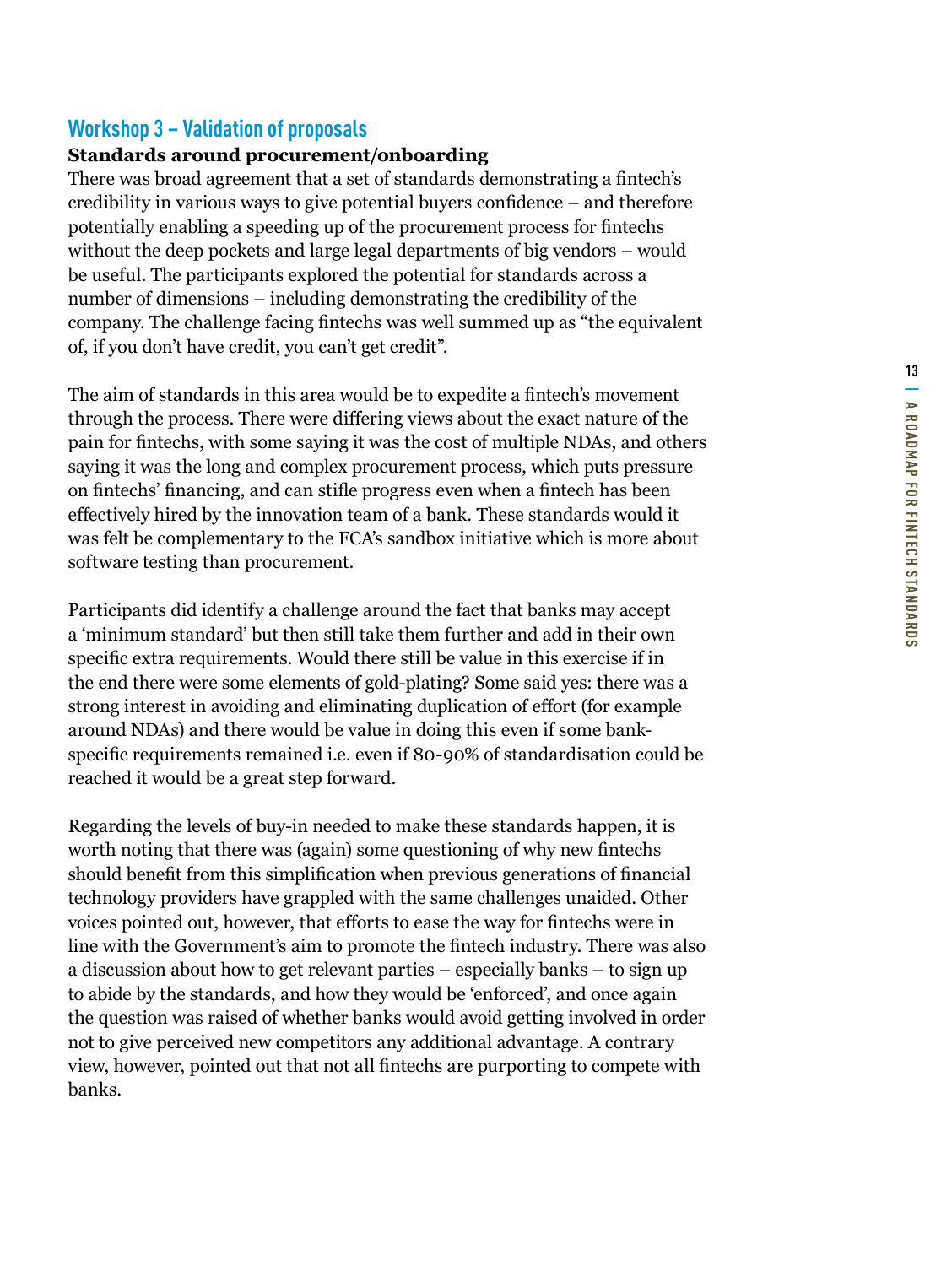There was an indication from bankers present that there is a growing recognition that banks need to adjust their risk appetite according to who they are dealing with. In other words, the banks are starting to understand that some of the requirements they impose on suppliers and partners may be unnecessarily stringent when it comes to working with new fintechs and that an alternative framework may be required to facilitate greater co-operation.

A number of participants emphasised that there should be no unnecessary creation of new standards and that an option could be for a new framework to encompass and evidence compliance with a range of relevant existing standards (in areas such as data protection, information security, etc.)

As one participant put it: "Don't reinvent the wheel. But let's make sure it's a wheel." The procurement and onboarding processes may not be fit for purpose to support fintech growth as they are. What is required may not be the creation of multiple new standards, but rather a surfacing of existing standards and assistance to fintechs in complying with them.

The group reconfirmed the value of focusing on procurement and onboarding processes, and identified it as the number one priority of the three presented.

#### **Consumer protection, confidence and assurance**

The group was overall less convinced by this priority – although it is worth noting that some key participants with a retail/consumer financial services remit did not attend the event on the day, which may have skewed the group's view.

Nonetheless some objections to a focus on consumer standards were raised. For example, one participant observed that a number of key moving parts in this area – for example the Open Banking Working Group efforts and the Regulatory Technical Standards (RTSs) from the EBA that will underpin the implementation of PSD2 – are not yet themselves well-defined. Would this not mean that any standards developed in the near term would be jumping the gun?

The question was also raised as to whether standards will be needed in consumer fintech given that providers in this space will often be regulated. As one participant said, what would be achieved by creating new standards around data privacy, when there is regulation already? There was also a suggestion that work related to KYC for example should be left to the Government and the FCA, because they are already looking at the issue and could be more appropriate bodies to implement change in this area.

While it was pointed out that in the B2C fintech world not all fintechs will be providing regulated banking services, there was also a comment made that – unlike in the supply chain – there may not be a need to 'over-compensate' for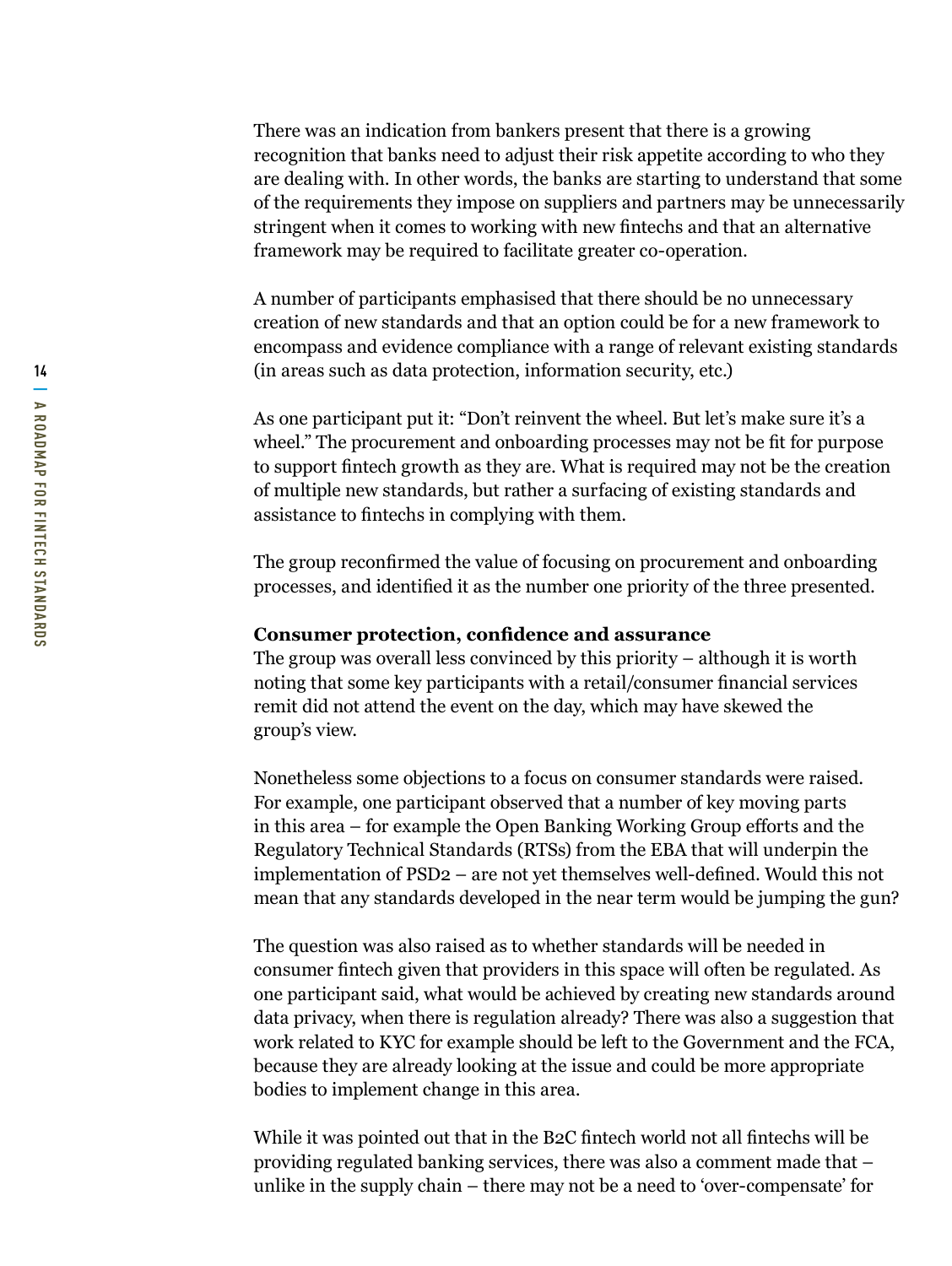fintechs in the consumer space. New entrants are using existing banking rails, paid for by the incumbent industry, and they are already getting support for better access to infrastructure – through regulator-driven initiatives to open up UK payment systems and review access requirements to level the playing field. As one participant put it, "if you want to offer a grown up service, you have to obey grown up rules".

Once again there was a clear call to reuse and/or tailor existing standards where relevant – surfacing and potentially certifying compliance with them.

The group identified this as a less immediate priority for standards than procurement/onboarding.

#### **High-level data concept model – semantics**

The nexus of this idea came from a discussion in the first workshop about the fact that fintechs feel 'shut out' from existing banking standards (such as ISO 20022 for financial messaging) because the terminology used by banks (and indeed within financial services there are differences between terminology as it is used in payments and securities for example) is not familiar to them.

During the third workshop the discussion about semantics became broader, and moved beyond the 'data dictionary' as it might be understood in an ISO 20022 context.

Participants agreed that there is a gap in fintechs' understanding of financial services vocabulary. Another emphasised the challenge for a fintech of working with banks with typically very proprietary approaches to their data.

There was a suggestion that terminology could be simplified for fintechs through a 'handbook' – or an electronic/digital source of agreed and appropriate terminology which could be used as an information source for an artificial intelligence system, for example.

However, there was also a significant discussion about how fintechs also need to take the initiative here. As one participant said, "if you were selling medical supplies to doctors, you would make sure you knew the right terms. If fintechs want to sell to banks, they need to learn the correct terminology."

The group identified this as a lesser priority for standards than procurement, but emphasised that there are some opportunities that could be tackled relatively quickly and easily, for example the concept of a handbook.

#### **Additional barriers standards could potentially address**

- The slow payment of invoices: banks treat fintechs like other suppliers, not recognising their cashflow challenges.
- Getting a bank account: a well-recognised issue for fintechs, which can lead them to bank abroad.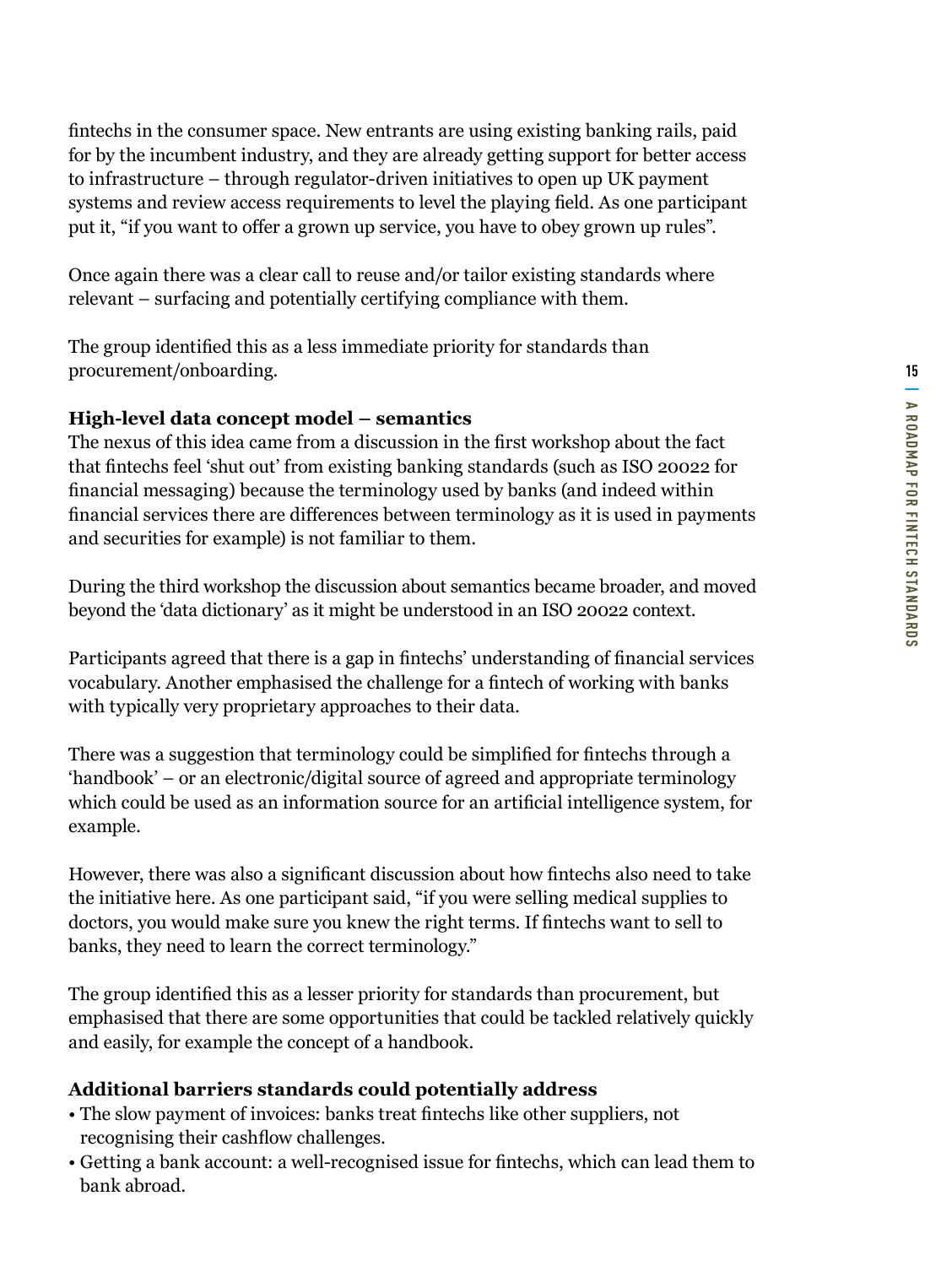### <span id="page-15-0"></span>**04 PRIORITIES AND RECOMMENDATIONS**

**Based on the findings of the research, Finextra recommends the following actions in relation to the priority areas identified during the project:**

#### **16 Procurement and onboarding processes**

- A new standard covering this area should be developed and published within 6 months.
- The work should be led by a procurement expert and should convene a group of industry experts spanning banks and fintechs.

#### **Integrating fintechs into the standards and language of the financial services industry**

- A research project into the need for standards-based solutions in this area should be started immediately and report its findings to BSI within 3 months.
- The work should look at the potential benefits from a range of options including the production of a digital handbook for fintechs and a high-level data concept model unifying multiple underlying data dictionaries.
- The project team should comprise a broad representation from across the financial services industry including banks, established and start-up fintech suppliers, industry bodies, etc.

#### **Consumer assurance and gaining trust**

- Further investigation work into the potential for standards in this area should be undertaken within 6 months.
- This work should look at a number of areas in which standards could potentially ease this challenge, including: demonstrating fintechs' credentials, tackling the issue of digital identity, streamlining KYC processes, supporting robust risk profiling methods, underpinning the sharing of data in the context of open banking, smoothing onboarding and 'offboarding' processes and improving interactions around e-wallets and e-money.
- Again, it is essential that the project team comprises a broad representation from across the industry.

In terms of all the many other ideas for new standards generated through the research project, see below an infogram that both details all the ideas raised and provides an assessment of each of them based on their likely impact and viability.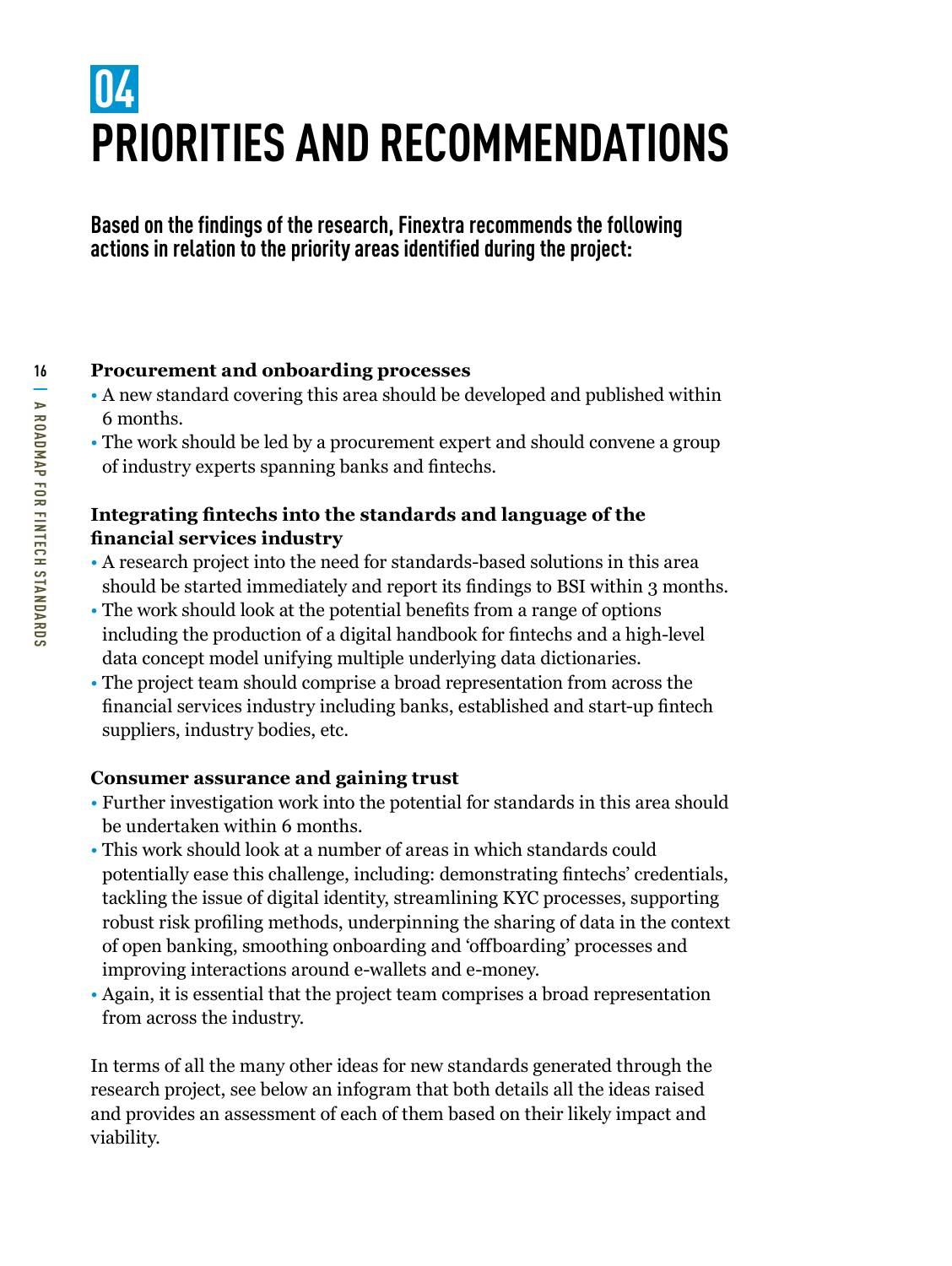### <span id="page-16-0"></span>**05 PROPOSED INITIAL PROGRAMME OF WORK**



#### **VIABILITY**

#### **Key to the infogram:**

 $P =$  priority work as detailed in [Section 6](#page-18-0)

 $W =$  all ideas for new standards from Workshop One (W1xx) and Workshop Two (W2xx)

'Impact' reflects the degree to which the research suggested an activity would help accelerate growth and development of fintech. 'Viability' reflects the level of consensus around how easily the challenge could be addressed by standards.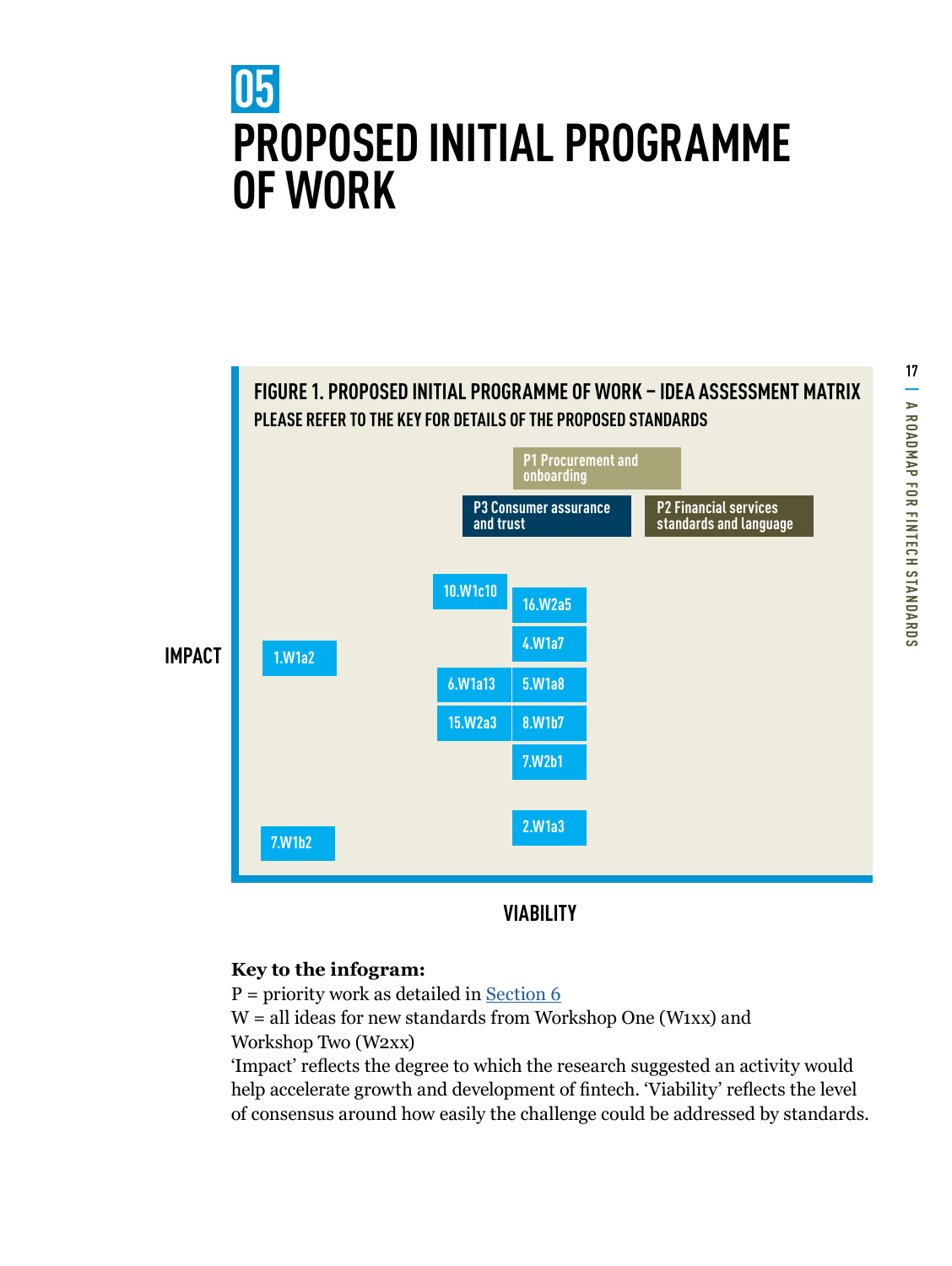

**VIABILITY**

Finextra suggests work starts immediately on all three priority work areas, with the initial output varying from standards outline development for priority one through to further investigation for priorities two and three by means of a series of focused workshops involving representatives of all key stakeholders.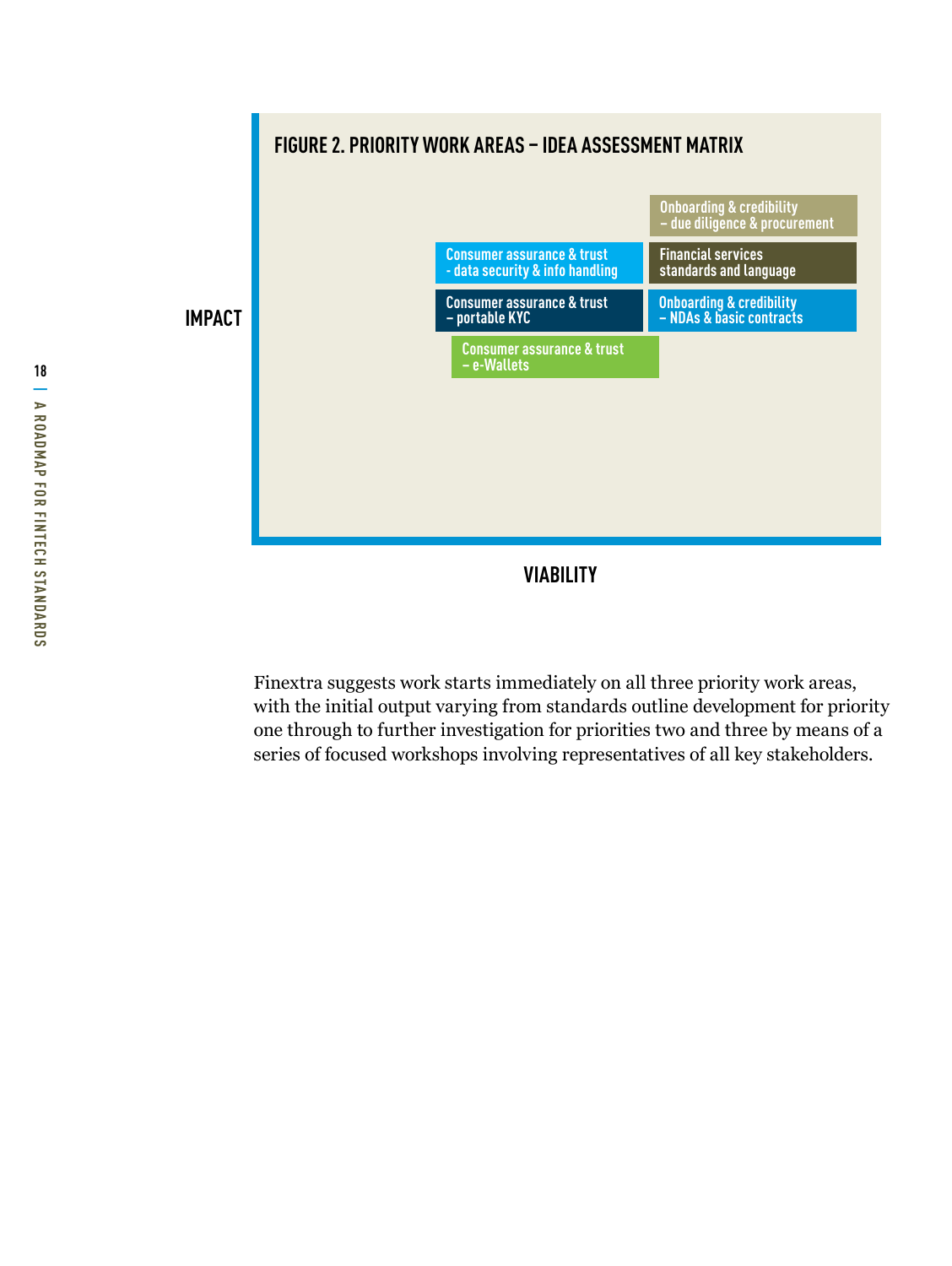### <span id="page-18-0"></span>**06 ASSESSMENT OF STANDARDS PROPOSALS**

| <b>REF</b>     | <b>PROPOSED NEW STANDARD</b>                                                                                                                                                                                                 | <b>IMPACT</b> | <b>VIABILITY</b> |  |
|----------------|------------------------------------------------------------------------------------------------------------------------------------------------------------------------------------------------------------------------------|---------------|------------------|--|
| <b>P1</b>      | Procurement and onboarding                                                                                                                                                                                                   | $\,$ H        | H                |  |
| P <sub>2</sub> | Financial services standards and language                                                                                                                                                                                    | H             | H                |  |
| P <sub>3</sub> | Consumer assurance and trust                                                                                                                                                                                                 | $\, {\rm H}$  | H                |  |
|                |                                                                                                                                                                                                                              |               |                  |  |
| 1.W1a2         | Could market-wide standards be developed to<br>more easily enable start-ups to interface their<br>products with banks/large suppliers?                                                                                       | $\mathbf{M}$  | L                |  |
| 2.W1a3         | Could standards be developed to harmonise<br>the conventions used across the various<br>markets?                                                                                                                             | L             | $\mathbf M$      |  |
| 3.W1a5         | Could standards be introduced to enable<br>the creation of a single, 'golden source' data<br>dictionary across the financial services<br>industry to assist start-ups in assuring the<br>interoperability of their products? | Part of P2    | M                |  |
| 4.W1a7         | Standards could be developed to support the<br>transmission of transaction data independent<br>of the payment/s to which it relates.                                                                                         | M             | M                |  |
| 5.W1a8         | Could standards be introduced to ensure that<br>both the regulators and their banks/markets<br>utilise labels backed by both a common<br>understanding and market practice?                                                  | M             | M                |  |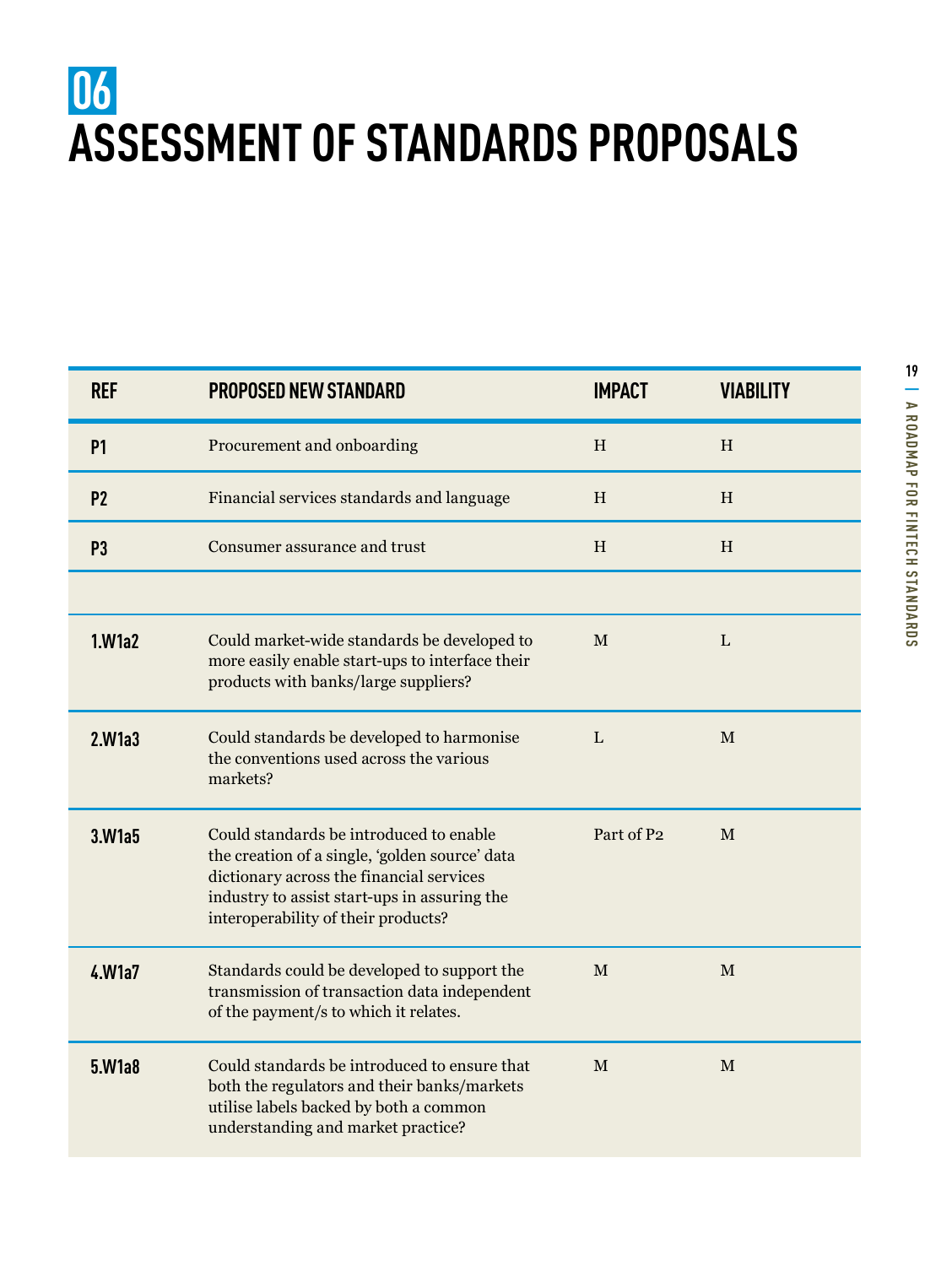| <b>REF</b>           | <b>PROPOSED NEW STANDARD</b>                                                                                                                                                                                                                         | <b>IMPACT</b> | <b>VIABILITY</b> |
|----------------------|------------------------------------------------------------------------------------------------------------------------------------------------------------------------------------------------------------------------------------------------------|---------------|------------------|
| 6.W1a13              | Could standards be introduced to determine<br>what data should be passed between the<br>bank and the alternative lender, and in what<br>format?                                                                                                      | M             | H                |
| 7.W1b2               | Are 'proprietary standards' being used by big<br>IT suppliers as a barrier to entry for start-ups<br>- could standards be developed to resolve<br>this issue?                                                                                        | L             | L                |
| 8.W1b7               | Could pan-market standards be developed<br>to enable the identification/authentication/<br>authorisation of all parties to a transaction to<br>be established quickly and robustly?                                                                  | M             | M                |
| 9.W1c2               | Could standards be developed to which start-<br>ups adhere in all the key areas of bank 'due<br>diligence' checks; and then be independently<br>audited to ensure their compliance to them<br>- eg an independent 'stamp of approval'<br>(kitemark)? | Part of P1    |                  |
| 10.W1c10             | Could there be standards to help give banks<br>assurance when the products of start-ups<br>require access to the bank accounts of their<br>customers?                                                                                                | H             | M                |
| 11.W1e1              | Could standards be developed and used to<br>produce pan-market, basic contracts for use<br>between banks and start-ups?                                                                                                                              | Part of P1    |                  |
| 12.W1e2              | Could standards be developed and used to<br>produce pan-market, basic NDA agreements<br>for use between banks and start-ups?                                                                                                                         | Part of P1    |                  |
| 13. W <sub>2a1</sub> | Could standards be developed for<br>establishing and checking the business<br>credential of start-ups?                                                                                                                                               | Part of P1    |                  |
| 14.W2a2              | Could standards be developed covering the<br>essential elements of consumer protection<br>within the fintech market?                                                                                                                                 | Part of P3    |                  |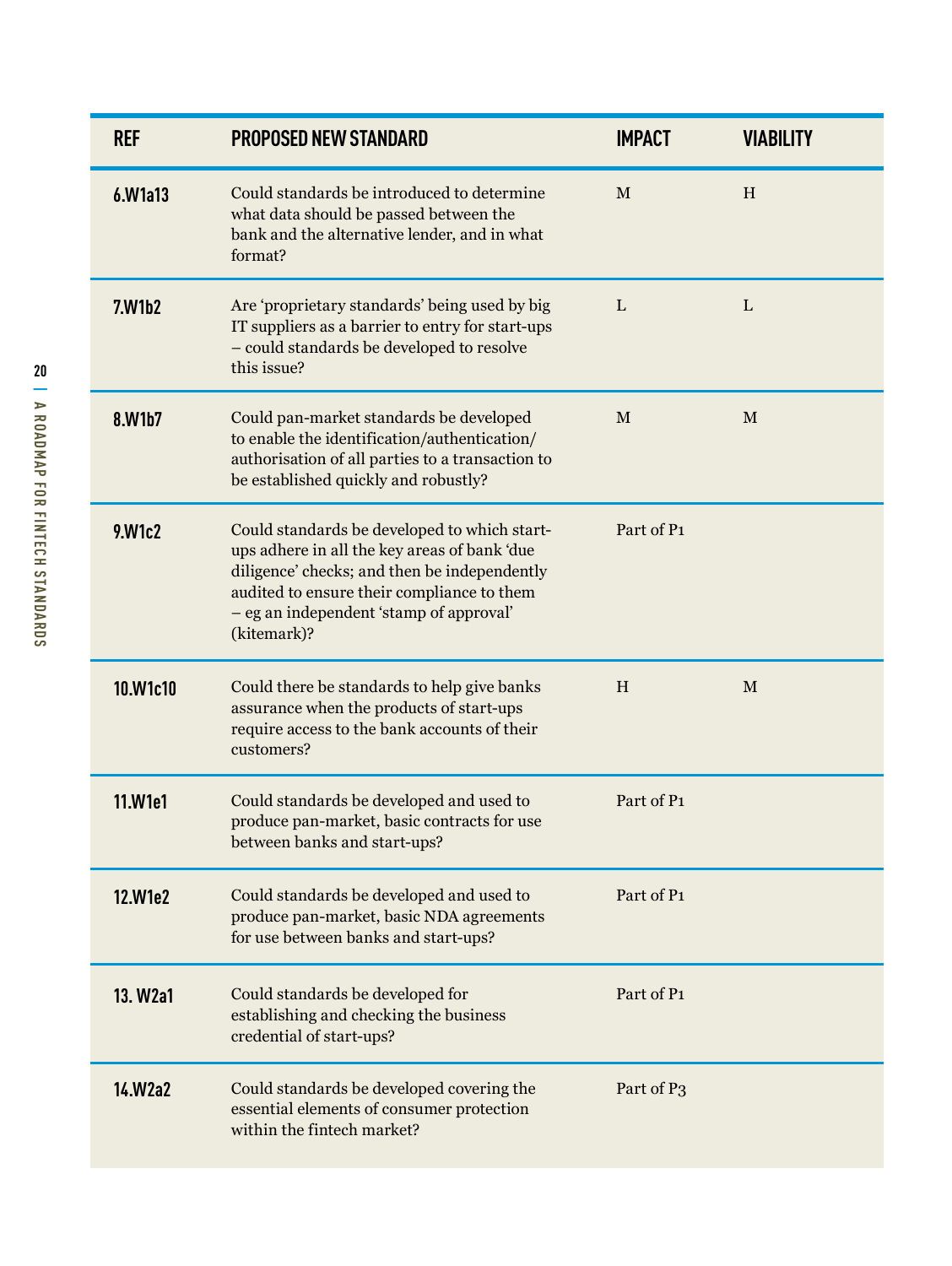| Could standards be developed to support<br>$\mathbf M$<br>$\mathbf{M}$<br>15.W2a3<br>and assure the sharing of customer data that<br>forms part of the Open Banking initiative?                                                                                                                                                  |  |
|----------------------------------------------------------------------------------------------------------------------------------------------------------------------------------------------------------------------------------------------------------------------------------------------------------------------------------|--|
| Could standards be developed to establish/<br>16.W2a5<br>$\mathbf M$<br>$\mathbf M$<br>assure both how a customer should identify<br>themselves to their bank and how the<br>customer's bank should identify itself to its<br>customers?                                                                                         |  |
| $\mathbf M$<br>Could standards ('a voluntary code of<br>$\mathbf M$<br>17.W2b1<br>conduct') be developed to provide consumers<br>with confidence in the corporate governance<br>policies of fintech companies? And that an<br>independent third-party has verified that<br>the company concerned is adhering to its<br>policies? |  |
| Part of P3<br>Could standards be developed to provide<br>18.W2d3<br>assurance to consumers about how fintech<br>companies will be unwound in the event<br>of their failure? This could provide certain<br>protections to customer funds, or clients'<br>monies, ESCROW arrangements etc.                                         |  |
| Part of P3<br>Could standards be developed to enable<br>19.W2e1<br>fintechs to establish trust with third-party<br>banks when clients attempt to use bank<br>counters to load funds into their e-wallets?<br>Such standards might apply to fintech<br>provides globally for e-wallets etc.                                       |  |
| Part of P1<br>Could a standard NDA be developed for use<br>20.W2e4<br>with all the banks?                                                                                                                                                                                                                                        |  |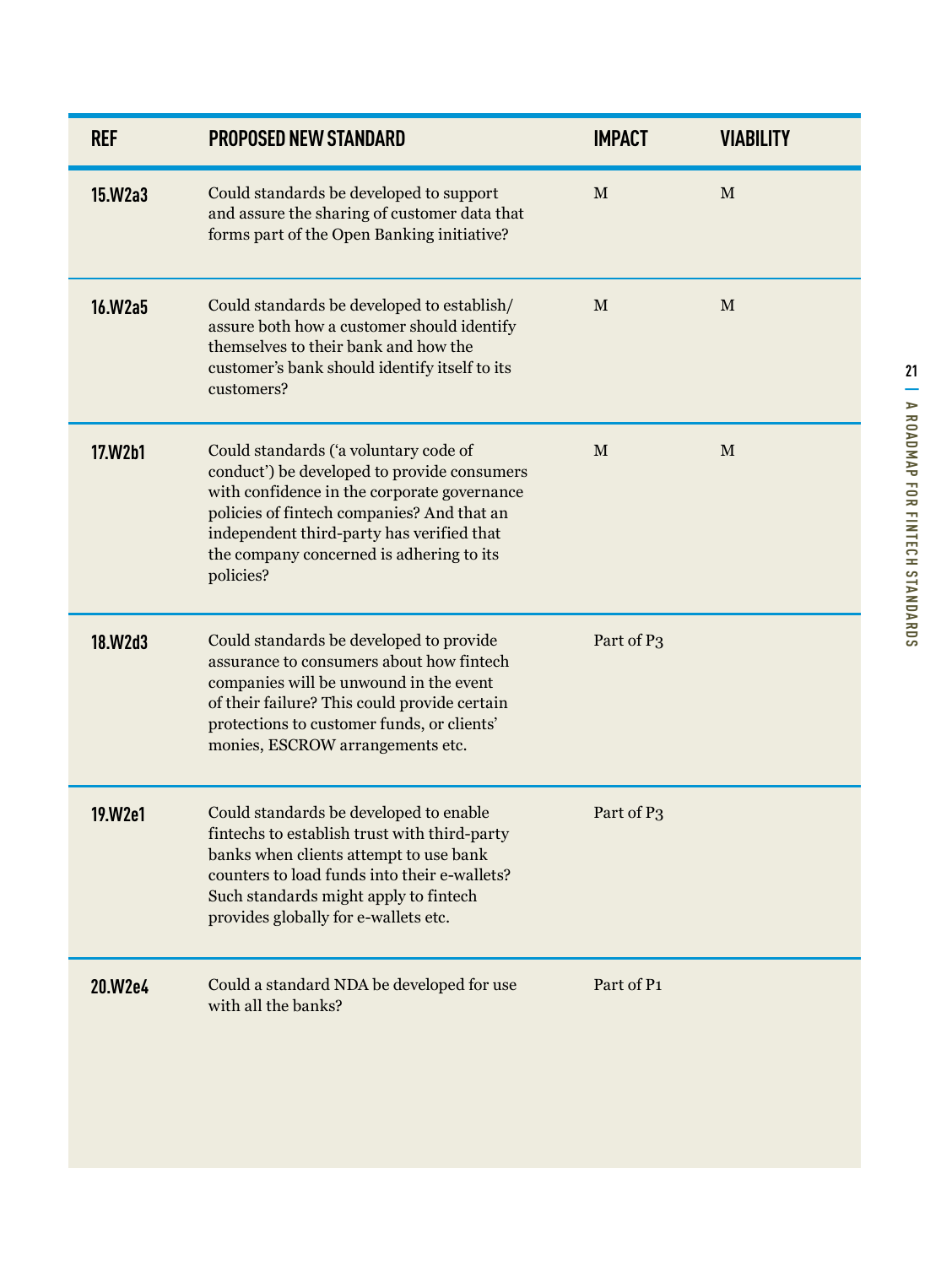### <span id="page-21-0"></span>**07 CONCLUSION**

The research has concluded that there is an appetite among key stakeholders to further explore and progress work on standards to help tackle a number of blocking factors to fintech growth in the UK. Based on the research findings as described in this paper, Finextra recommends moving forward in a timely fashion to address the three priority areas outlined above.

As emphasised previously, the importance of broad industry stakeholder contribution to the ongoing activities (from fintechs, banks, industry associations and others) cannot be underestimated. An open and consensusdriven approach to standards creation, similar to that applied by the BSI, will be essential.

In light of this, the most efficient and effective way to galvanise and secure the support of the right participants to ensure the relevance and success of any standards initiatives that ensue could be to convene a fintech standards community via which to spearhead the ongoing investigation and standards creation work.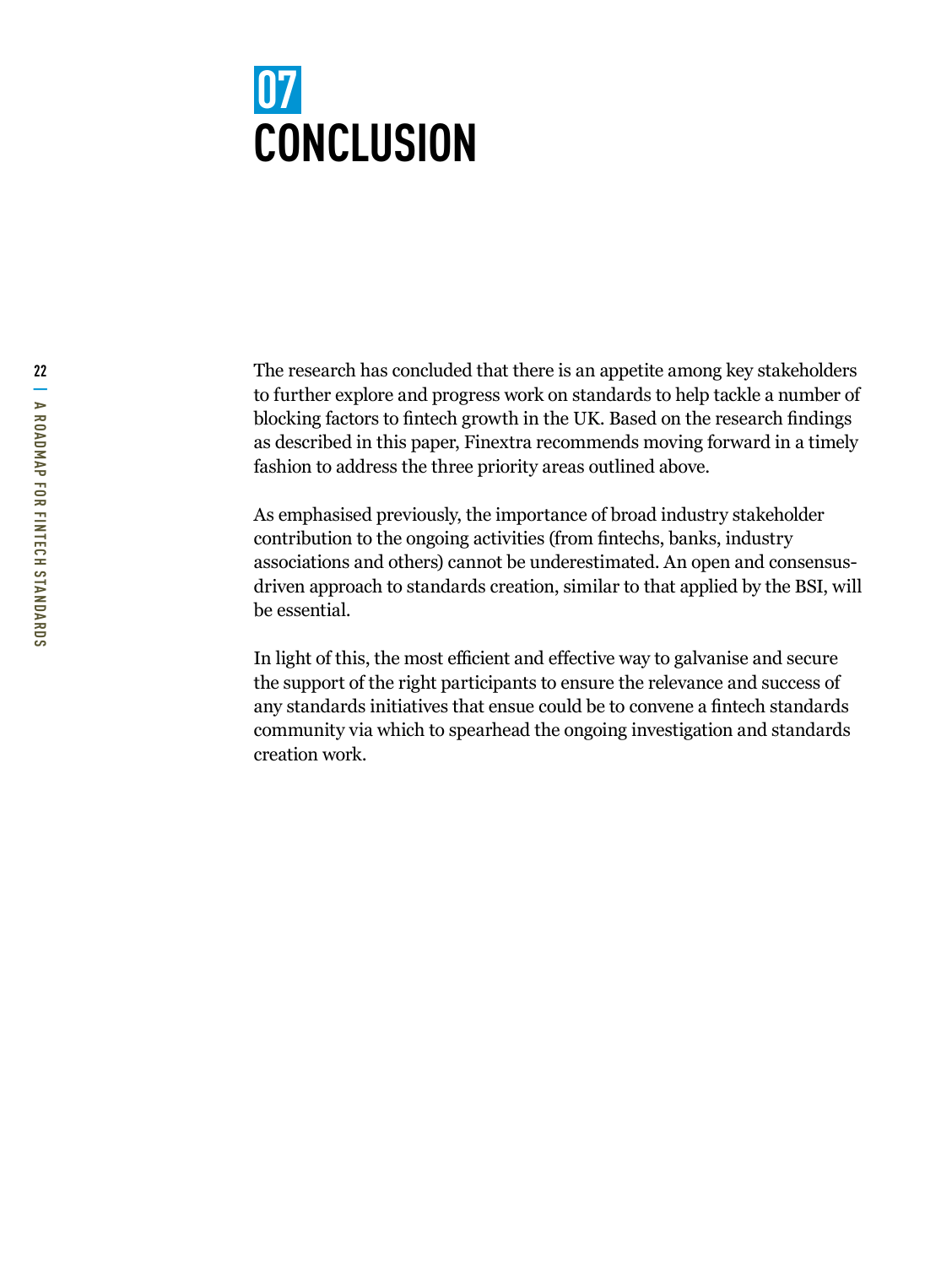### <span id="page-22-0"></span>**08 APPENDIX A: WORKSHOP ATTENDEES**

#### **Attendees at first workshop – B2B – 11 February 2016 <sup>23</sup>**

Sam Bayliss, Parliamentary Office of Science and Technology Louise Beaumont, GLI Finance Vishal Bhatnagar, CAST Software Matt Ford, Pariti Helen Ginter, Financial Conduct Authority Sameer Gulati, Innovate Finance Fiona Hamilton, Volante Technologies Lauren Jones, Payments UK Rob Leslie, Sedicii Oisin Merrins, techUK Andy Milner, Faster Payments Scheme John Mitchell, sellITbetter Lisa Moyle, techUK Diana Paredes, Suade Labs Mark Richardson, Industry Expert Keith Saxton, techUK Kimmo Soramaki, FNA Jonathan Williams, Experian Richard Young, Bloomberg

#### **Attendees at second workshop – B2C – 23 February 2016**

Howard Allen, Payfriendz Mitch Armstrong, ACI Worldwide Raman Bhatia, HSBC Mark Bradbury, Apply Financial Andrew Churchill, Technology Strategy Joshua Eves, Innovate Finance (secondee from the FCA) Lucia Fahr, Barclays Alexa Fernandez, BBVA Drago Indjic, EFTmatic Emmanuelle Johaadien, Momo Group Lauren Jones, Payments UK Sian Jones, Coinsult Erez Mathan, GoCardless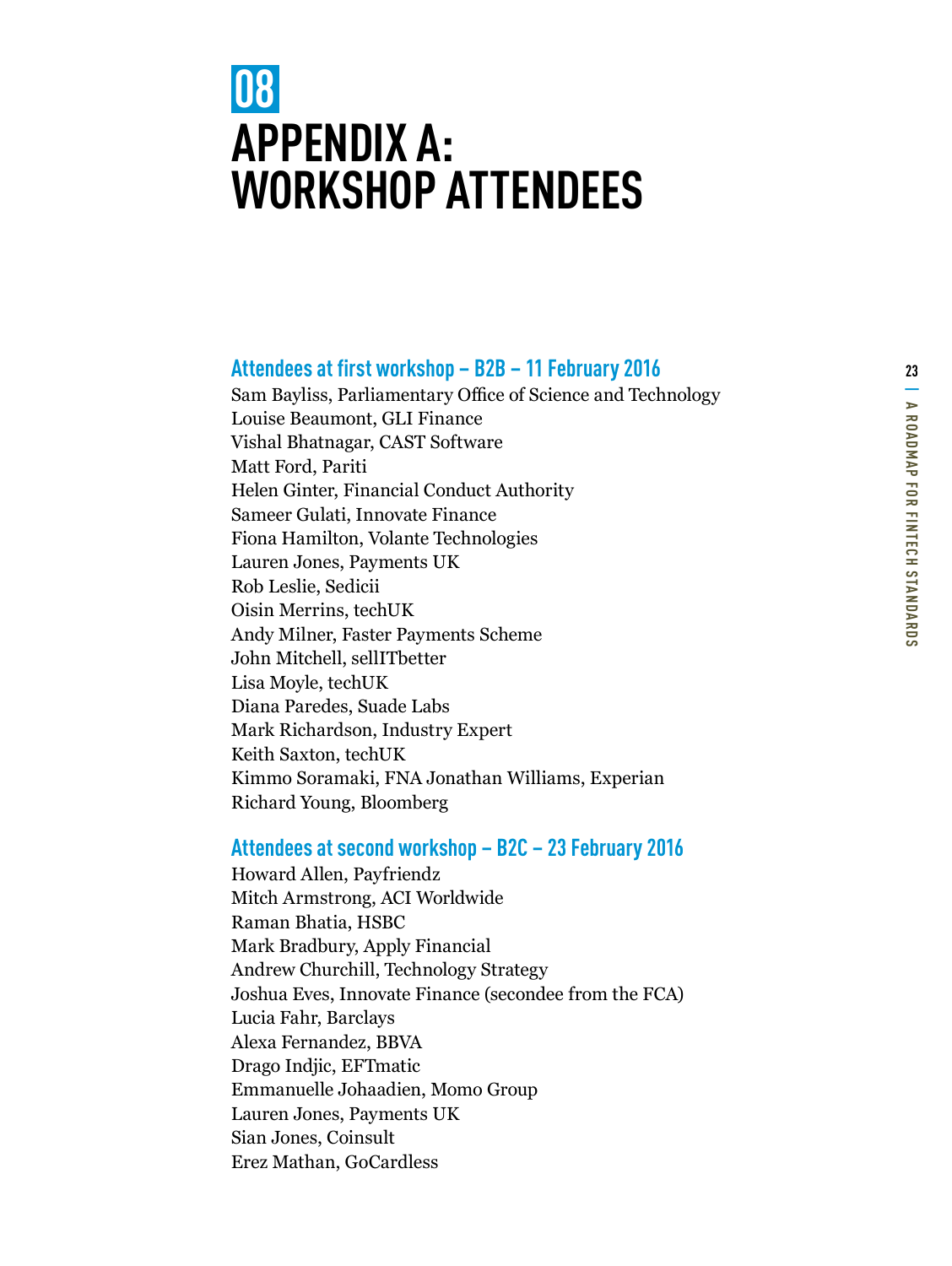Dr. Rajiv Mathur, SP2P Isabelle Moeller, Biometrics Institute Matthew Silverstone, Facebanx Michaela Smith, CPTM Phil Sorrell, Fintech-labs Arun Uawithya, Time Machine Capital Philippa Verrecchia, Innovate Finance (secondee from Hogan Lovells) Jonathan Williams, Experian Tanya Ziv, Lebara Money

#### **Attendees at third workshop – validation – 28 April 2016**

Marcel Bar, Investit Robin Briggs, PayCo Financial Lucy Hasson, RBS Farooq Jaffrey, Kualitatem Brendan Jones, Evolution Payments Consulting Trevor LaFleche, Dovetail Chris Lees, FixSpec Mike Lewis, Penrillian Paul McCulloch, Helm John Mitchell, Sellitbetter Diana Paredes, Suade Keith Saxton, TechUK Arun Uawithya, Time Machine Capital

#### **Interviewees**

Victor Arriola, Goldman Sachs Simon Briskman, Field Fisher Kevin Brown, Payments Industry Insights Becky Clements, Metro Bank (and Chairman of the Standards Committee of Payments UK) Daumantas Dvilinskas, Transfergo Alexa Fernandez, BBVA Bryan Foss, Civilised Bank David Hesketh, TradingHub Drago Indjic, ETFMatic Lauren Jones, Payments UK Rachel Kent, Hogan Lovells Patrick Mang, HSBC John Mitchell, sellITbetter Keith Saxton, techUK Luke Scanlon, Pinsent Masons Daryl Wilkinson, DWC Jonathan Williams, Experian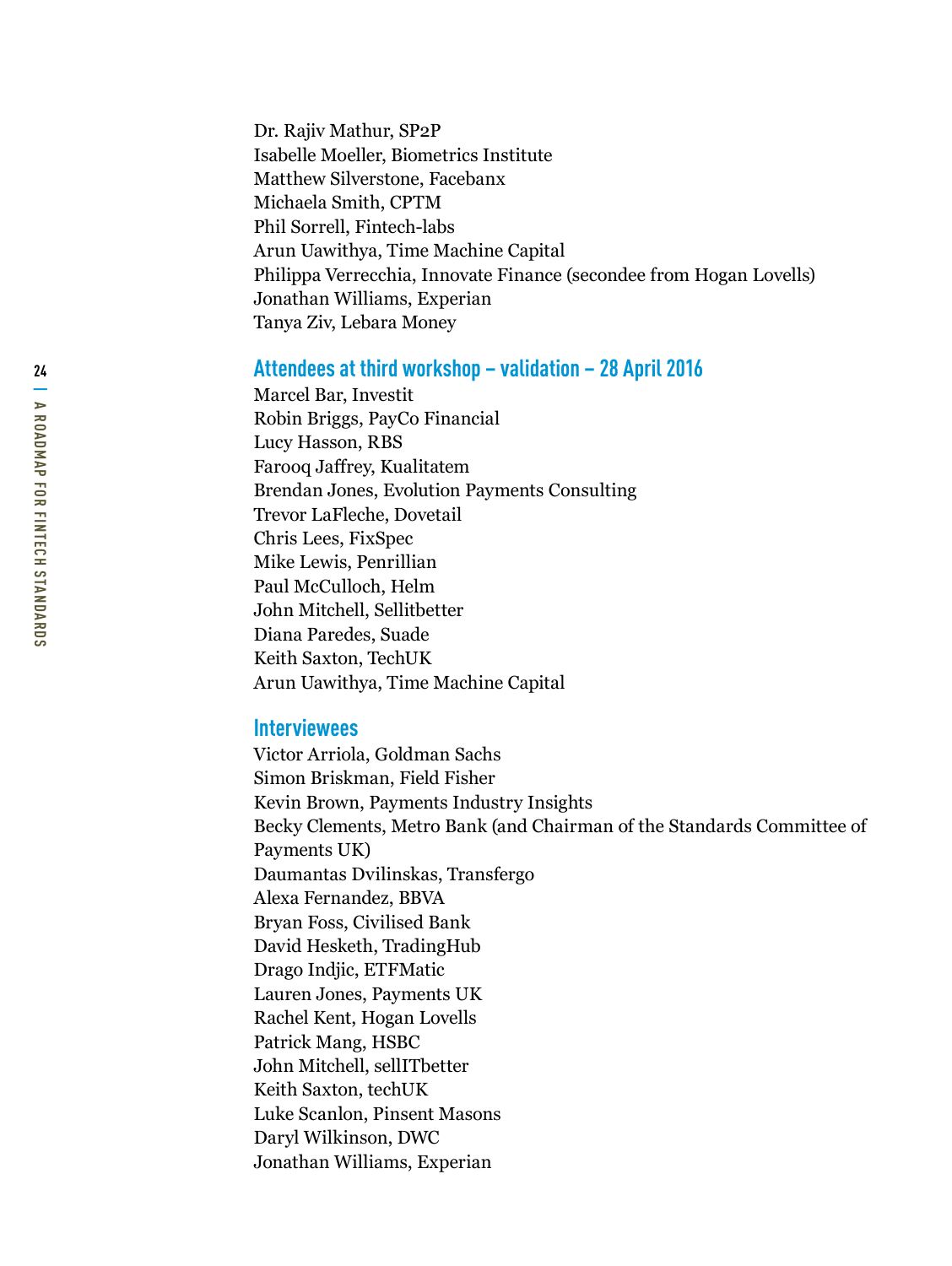## <span id="page-24-0"></span>**10 ABOUT**

#### **Finextra**

This report is published by Finextra Research.

Finextra Research is the world's leading specialist financial technology (fintech) news and information source. Finextra offers over 100,000 fintech news, features and TV content items to visitors to www.finextra.com.

Founded in 1999, Finextra Research covers all aspects of financial technology innovation and operation involving banks, institutions and vendor organisations within the wholesale and retail banking, payments and cards sectors worldwide.

Finextra's unique global community consists of over 30,000 fintech professionals working inside banks and financial institutions, specialist fintech application and service providers, consulting organisations and mainstream technology providers. The Finextra community actively participate in posting their opinions and comments on the evolution of fintech. In addition, they contribute information and data to Finextra surveys and reports.

#### **For more information:**

Visit [www.finextra.com](http://softwarestrategiesblog.com/tag/cloud-computing-forecasts/), follow [@finextra](http://softwarestrategiesblog.com/tag/cloud-computing-forecasts/), contact [contact@finextra.com](http://softwarestrategiesblog.com/tag/cloud-computing-forecasts/) or call +44 (0)20 3100 3670

#### **About BSI Group**

BSI (British Standards Institution) is the business standards company that equips businesses with the necessary solutions to turn standards of best practice into habits of excellence. Formed in 1901, BSI was the world's first National Standards Body and a founding member of the International Organization for Standardization (ISO). Over a century later it continues to facilitate business improvement across the globe by helping its clients drive performance, manage risk and grow sustainably through the adoption of international management systems standards, many of which BSI originated. Renowned for its marks of excellence including the consumer recognized BSI Kitemark™, BSI's influence spans multiple sectors including aerospace, construction, energy, engineering, finance, healthcare, IT and retail. With over 70,000 clients in 150 countries, BSI is an organization whose standards inspire excellence across the globe.

#### **For more information**:

Visit [www.bsigroup.com](http://www.bsigroup.com) Contact nick.fleming@bsigroup.com

© British Standards Institution 2016